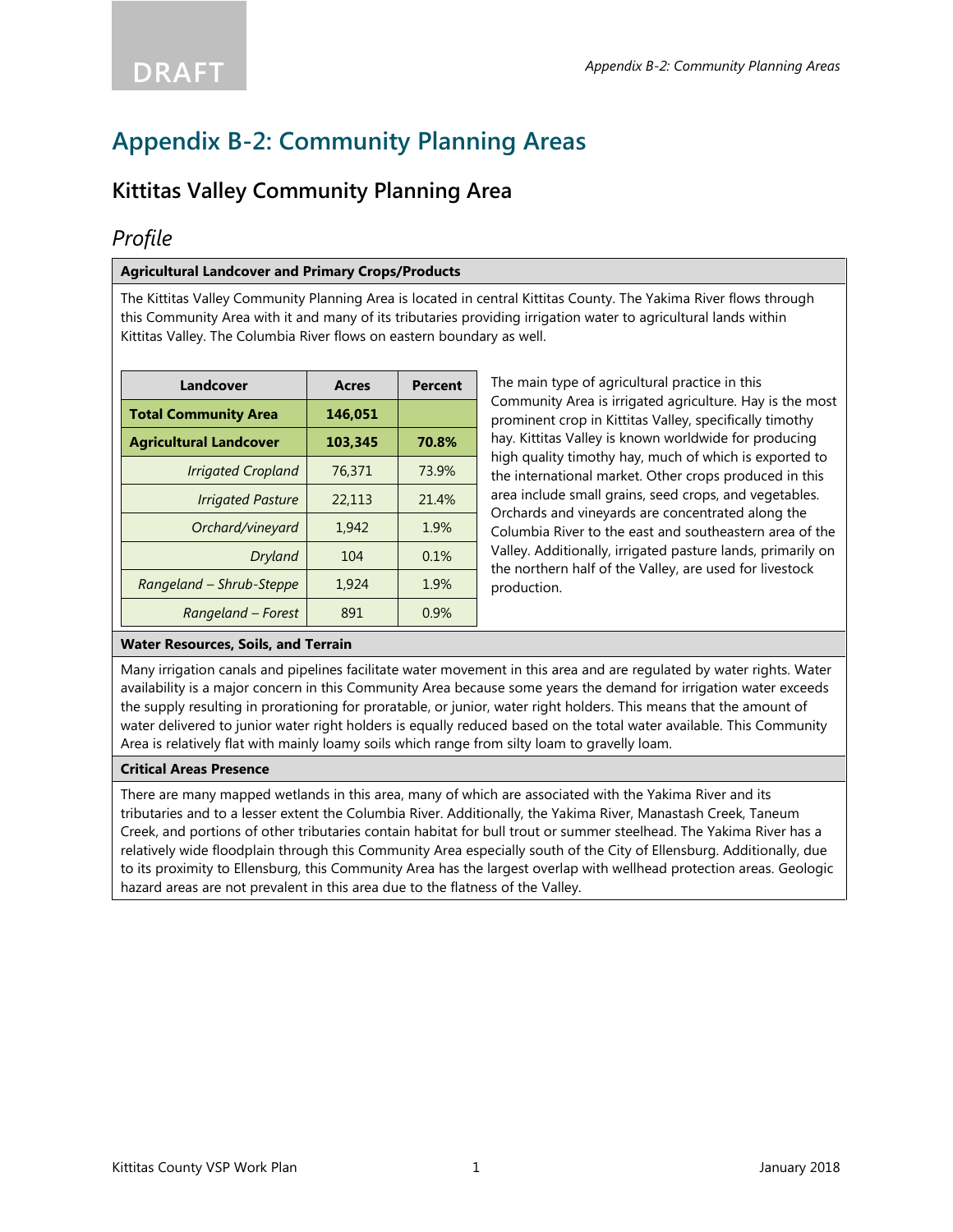

# *Objectives and Key Practices*

| <b>Protection/Enhancement Objectives</b>                                                                                                                                                                                                                                                | <b>Key Stewardship Practices</b>                                                                                                                                                                                                                                                                                                                |
|-----------------------------------------------------------------------------------------------------------------------------------------------------------------------------------------------------------------------------------------------------------------------------------------|-------------------------------------------------------------------------------------------------------------------------------------------------------------------------------------------------------------------------------------------------------------------------------------------------------------------------------------------------|
| Manage irrigation water so it is delivered, scheduled, and/or<br>applied efficiently<br>Maintain and improve fish habitat including riparian<br>vegetation and fish passage<br>Protect soils from water and wind erosion<br>Manage nutrients and pesticides effectively and efficiently | $\bullet$ Fence<br>• Sprinkler System<br>Irrigation Water Management<br>• Nutrient Management<br>• Tree/Shrub Establishment<br>• Riparian Forest Buffer<br>• Streambank Protection and Restoration<br>• Stream Habitat Improvement<br>• Structure for Water Control (fish screen)<br>• Managed Grazing<br>• Wetland Restoration and Enhancement |

## *Attachments*

- Kittitas Valley Community Planning Area Rapid Watershed Assessment Tables
- Kittitas Valley Community Planning Area Baseline Summary Table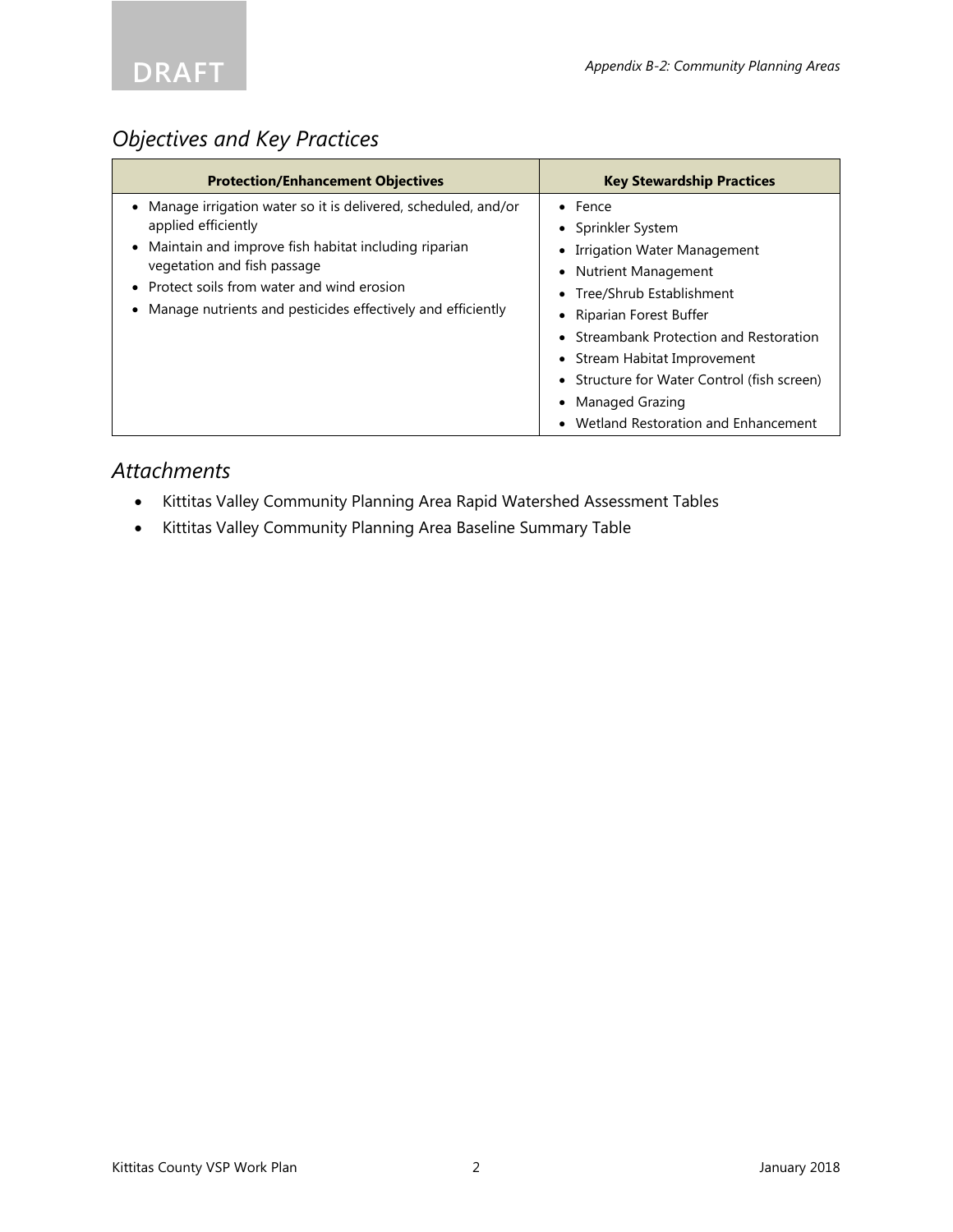| <b>WATERSHED NAME &amp; CODE</b>                       |                                       | INTENSIVE CROPLAND - INTENSIVE CROPLAND             |                                                |                                | <b>LANDUSE ACRES</b>                        |                                                                                                           | 103,345                                                                                                                           |                |
|--------------------------------------------------------|---------------------------------------|-----------------------------------------------------|------------------------------------------------|--------------------------------|---------------------------------------------|-----------------------------------------------------------------------------------------------------------|-----------------------------------------------------------------------------------------------------------------------------------|----------------|
| <b>LANDUSE TYPE</b>                                    | <b>MIXED</b>                          |                                                     |                                                | <b>TYPICAL UNIT SIZE ACRES</b> |                                             | 40                                                                                                        |                                                                                                                                   |                |
| <b>ASSESSMENT INFORMATION</b>                          |                                       |                                                     |                                                |                                |                                             | <b>CALCULATED PARTICIPATION</b>                                                                           | 21%                                                                                                                               |                |
|                                                        | <b>Benchmark</b><br><b>Conditions</b> | <b>Future Conditions</b>                            |                                                |                                | <b>RESOURCE CONCERNS</b>                    |                                                                                                           |                                                                                                                                   |                |
| <b>Conservation Systems by Treatment Level</b>         | <b>Total</b><br><b>Units</b>          | <b>Existing</b><br><b>Unchanged</b><br><b>Units</b> | <b>New</b><br><b>Treatment</b><br><b>Units</b> | <b>Total</b><br><b>Units</b>   | Soil Erosion -<br><b>Irrigation induced</b> | <b>Water Quality -</b><br><b>Excessive</b><br><b>Nutrients and</b><br>Organics in<br><b>Surface Water</b> | Fish and Wildlife -<br>T & E Fish/Wildlife Profitability -<br>Species: Listed or Change in<br><b>Proposed under</b><br><b>ESA</b> | Profitability  |
| <b>Baseline</b>                                        |                                       |                                                     |                                                | <b>System Rating -&gt;</b>     | $-1$                                        | $-1$                                                                                                      | $\bf{0}$                                                                                                                          | $\bf{0}$       |
| Irrigation System, Surface and Subsurface (ac.) 443    | 68,208                                | 51,156                                              | $\mathbf 0$                                    | 51,156                         | $-2$                                        | $-2$                                                                                                      | $\mathbf 0$                                                                                                                       | $-1$           |
| <b>Total Acreage at Baseline</b>                       | 85,260                                | 63,945                                              | $\mathbf{0}$                                   | 63,945                         |                                             |                                                                                                           |                                                                                                                                   |                |
| Progressive                                            |                                       | System Rating ->                                    |                                                | $\mathbf{3}$                   | $\overline{\mathbf{4}}$                     | 3                                                                                                         | 1                                                                                                                                 |                |
| Anionic Polyacrylamide (PAM) Erosion Control (ac.) 450 | 2,002                                 | 1,962                                               | 2,558                                          | 4,520                          | 3                                           | 3                                                                                                         | $\mathbf 0$                                                                                                                       | 2              |
| Fence (ft.) 382                                        | 30,035                                | 29,434                                              | 38,367                                         | 67,801                         | $\mathbf 0$                                 | $\Omega$                                                                                                  | $\overline{4}$                                                                                                                    | $\overline{2}$ |
| Irrigation System, Sprinkler (ac.) 442                 | 8,009                                 | 7,849                                               | 10,231                                         | 18,080                         | 3                                           | 3                                                                                                         | $\mathbf 0$                                                                                                                       | $-1$           |
| Irrigation Water Conveyance, Pipeline (ft.) 430        | 100,115                               | 98,113                                              | 127,889                                        | 226,003                        | $\overline{4}$                              | 3                                                                                                         | $\mathbf 0$                                                                                                                       | $-1$           |
| Irrigation Water Management (ac.) 449                  | 3,204                                 | 3,140                                               | 4,092                                          | 7,232                          | $\mathbf 0$                                 | 3                                                                                                         | 2                                                                                                                                 | 2              |
| Nutrient Management (ac.) 590                          | 2,403                                 | 2,355                                               | 3,069                                          | 5,424                          | $\mathbf 0$                                 | 5                                                                                                         | 2                                                                                                                                 | $\mathbf{1}$   |
| Tree/Shrub Establishment (ac.) 612                     | 5                                     | 5                                                   | 6                                              | 11                             | $\Omega$                                    | $\Omega$                                                                                                  | $\mathbf{1}$                                                                                                                      | $-1$           |
| <b>Total Acreage at Progressive Level</b>              | 16,018                                | 15,698                                              | 20,462                                         | 36,160                         |                                             |                                                                                                           |                                                                                                                                   |                |
| <b>RMS</b>                                             |                                       |                                                     |                                                | <b>System Rating -&gt;</b>     | $\overline{4}$                              | 4                                                                                                         | 5                                                                                                                                 | $-1$           |
| Cover Crop (ac.) 340                                   | 6                                     | 6                                                   | $\overline{4}$                                 | 10                             | $\mathbf 0$                                 | 2                                                                                                         | $\mathbf{1}$                                                                                                                      | $-1$           |
| Fish Passage (no.) 396                                 | 13                                    | 13                                                  | $\overline{7}$                                 | 20                             | $\mathbf 0$                                 | $\overline{1}$                                                                                            | 5                                                                                                                                 | $-1$           |
| Heavy Use Area Protection (ac.) 561                    | $\overline{2}$                        | 2                                                   | $\mathbf{1}$                                   | 3                              | 5                                           | $\overline{4}$                                                                                            | $\mathbf 0$                                                                                                                       | $-2$           |
| Irrigation System, Microirrigation (ac.) 441           | 362                                   | 362                                                 | 205                                            | 567                            | $\overline{5}$                              | 5                                                                                                         | $\mathbf 0$                                                                                                                       | $-1$           |
| Pest Management (ac.) 595                              | 248                                   | 248                                                 | 141                                            | 389                            | 2                                           | $\mathbf{1}$                                                                                              | $\mathbf{1}$                                                                                                                      | $\mathbf{1}$   |
| Prescribed Grazing (ac.) 528                           | 103                                   | 103                                                 | 59                                             | 162                            | $\mathbf 0$                                 | $\Omega$                                                                                                  | 2                                                                                                                                 | $\overline{2}$ |
| Riparian Forest Buffer (ac.) 391                       | 3                                     | 3                                                   | $\overline{2}$                                 | 5                              | $\mathbf 0$                                 | $\mathbf 0$                                                                                               | 5                                                                                                                                 | $-2$           |
| Stream Habitat Improvement and Management (ac.) 395    | $\overline{21}$                       | $\overline{21}$                                     | $\overline{12}$                                | 32                             | $\mathbf 0$                                 | $\mathbf 0$                                                                                               | 5                                                                                                                                 | $-1$           |
| Streambank & Shoreline Protection (ft.) 580            | 1,033                                 | 1,033                                               | 586                                            | 1,620                          | $\mathbf 0$                                 | $\overline{1}$                                                                                            | 3                                                                                                                                 | -3             |
| Structure for Water Control (no.) 587                  | 23                                    | 23                                                  | 13                                             | 36                             | $\overline{1}$                              | $\overline{1}$                                                                                            | 5                                                                                                                                 | $\mathbf{1}$   |
| Trust Water Rights Program (ac/ft) 999                 | 1,033                                 | 1,033                                               | 586                                            | 1,620                          | $\mathbf 0$                                 | $\Omega$                                                                                                  | 3                                                                                                                                 | $\overline{2}$ |
| Water Well (no.) 642                                   | 3                                     | 3                                                   | $\mathbf{1}$                                   | $\overline{4}$                 | $\overline{0}$                              | $\mathbf 0$                                                                                               | $\mathbf 0$                                                                                                                       | $-1$           |
| Wetland Enhancement (ac.) 659                          | $\mathbf{2}$                          | $\mathbf{2}$                                        | $\mathbf{1}$                                   | 3                              | $\mathbf 0$                                 | $\overline{1}$                                                                                            | $\mathbf{1}$                                                                                                                      | $-1$           |
| Wetland Restoration (ac.) 657                          | $\overline{2}$                        | 2                                                   | $\mathbf{1}$                                   | 3                              | $\Omega$                                    | $\overline{1}$                                                                                            | $\mathbf{1}$                                                                                                                      | $-1$           |
| <b>Total Acreage at RMS Level</b>                      | 2,067                                 | 2,067                                               | 1,173                                          | 3,240                          |                                             |                                                                                                           |                                                                                                                                   |                |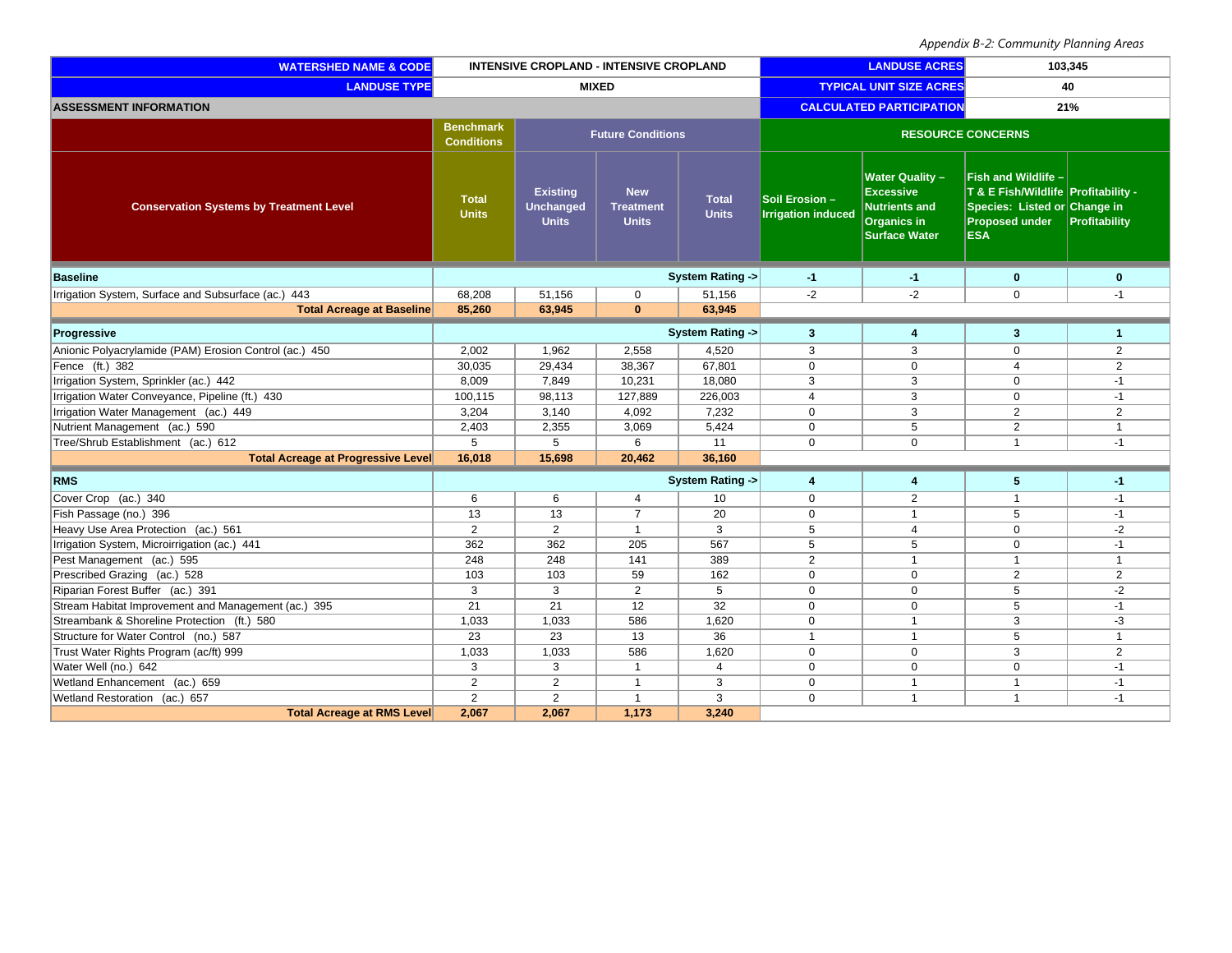| <b>WATERSHED NAME &amp; CODE</b>                       | <b>INTENSIVE CROPLAND - INTENSIVE CROPLAND</b> |                             | <b>LANDUSE ACRES</b>               |                                | 103,345                            |                             |                                     |                                    |
|--------------------------------------------------------|------------------------------------------------|-----------------------------|------------------------------------|--------------------------------|------------------------------------|-----------------------------|-------------------------------------|------------------------------------|
| <b>LANDUSE TYPE</b>                                    | <b>MIXED</b>                                   |                             | <b>TYPICAL UNIT SIZE ACRES</b>     |                                |                                    | 40                          |                                     |                                    |
| <b>CONSERVATION COST TABLE</b>                         |                                                |                             |                                    |                                | <b>CALCULATED PARTICIPATION</b>    |                             |                                     | 21%                                |
|                                                        | <b>FUTURE</b>                                  |                             |                                    | <b>FEDERAL</b>                 |                                    |                             | <b>PRIVATE</b>                      |                                    |
| <b>Conservation Systems by Treatment Level</b>         | <b>New Treatment</b><br><b>Units</b>           | Installation<br>Cost<br>75% | Management<br>Cost - 3 yrs<br>100% | Technical<br>Assistance<br>30% | <b>Total Present Value</b><br>Cost | Installation<br>Cost<br>25% | Annual O & M<br>+ Mgt Costs<br>100% | <b>Total Present Value</b><br>Cost |
| Progressive                                            |                                                |                             |                                    |                                |                                    |                             |                                     |                                    |
| Anionic Polyacrylamide (PAM) Erosion Control (ac.) 450 | 2,558                                          | $\frac{1}{2}$               | \$268,568                          | \$80,570                       | \$329,004                          | $\vert \mathsf{S}0 \vert$   | \$89,523                            | \$150,105                          |
| Fence (ft.) 382                                        | 38,367                                         | \$71,938                    | 30                                 | \$21,581                       | \$93,519                           | \$23,979                    | \$1,918                             | \$32,519                           |
| Irrigation System, Sprinkler (ac.) 442                 | 10,231                                         | \$11,510,049                | \$0                                | \$3,453,015                    | \$14,963,064                       | \$3,836,683                 | \$306,935                           | \$5,203,102                        |
| Irrigation Water Conveyance, Pipeline (ft.) 430        | 127,889                                        | \$383,668                   | $\overline{30}$                    | \$115,100                      | \$498,769                          | \$127,889                   | \$10,231                            | \$173,437                          |
| Irrigation Water Management (ac.) 449                  | 4,092                                          | $\frac{1}{20}$              | \$429,709                          | \$128,913                      | \$526,406                          | \$0                         | \$143,236                           | \$240,169                          |
| Nutrient Management (ac.) 590                          | 3,069                                          | \$0                         | \$138,121                          | \$41,436                       | \$169,202                          | \$0                         | \$46,040                            | \$77,197                           |
| Tree/Shrub Establishment (ac.) 612                     | 6                                              | \$3,108                     | \$0                                |                                | \$4,040                            | \$1,036                     | \$41                                | \$1,220                            |
| Subtotal                                               | 20,462                                         | \$11,968,763                | \$836,397                          | \$3,841,548                    | \$16,584,004                       | \$3,989,588                 | \$597,925                           | \$5,877,749                        |
| <b>RMS</b>                                             |                                                |                             |                                    |                                |                                    |                             |                                     |                                    |
| Cover Crop (ac.) 340                                   | 4                                              | $\frac{1}{20}$              | \$792                              | \$238                          | \$970                              | $\vert \mathsf{S}0 \vert$   | \$264                               | \$443                              |
| Fish Passage (no.) 396                                 | $\overline{7}$                                 | \$15,945                    | $\vert$ \$0                        | \$4,784                        | \$20,729                           | \$5,315                     | \$425                               | \$7,208                            |
| Heavy Use Area Protection (ac.) 561                    | $\mathbf{1}$                                   | \$180                       | \$0                                | \$54                           | \$234                              | \$60                        | \$12                                | \$114                              |
| Irrigation System, Microirrigation (ac.) 441           | 205                                            | \$230,928                   | \$0                                | \$69,278                       | \$300,206                          | \$76,976                    | \$15,395                            | \$145,512                          |
| Pest Management (ac.) 595                              | 141                                            | $\frac{1}{20}$              | \$8,445                            | \$2,534                        | \$10,346                           | \$0                         | \$2,815                             | \$4,720                            |
| Prescribed Grazing (ac.) 528                           | 59                                             | \$308                       | \$0                                | \$92                           | \$400                              | \$103                       | $\frac{1}{20}$                      | \$103                              |
| Riparian Forest Buffer (ac.) 391                       | 2                                              | \$1,663                     | \$0                                | \$499                          | \$2,161                            | \$554                       | \$67                                | \$850                              |
| Stream Habitat Improvement and Management (ac.) 395    | 12                                             | \$44,866                    | \$0                                | \$13,460                       | \$58,326                           | \$14,955                    | \$1,196                             | \$20,282                           |
| Streambank & Shoreline Protection (ft.) 580            | 586                                            | \$39,588                    | \$0                                | \$11,876                       | \$51,464                           | \$13,196                    | \$1,056                             | \$17,896                           |
| Structure for Water Control (no.) 587                  | 13                                             | \$39,588                    | \$0                                | \$11,876                       | \$51,464                           | \$13,196                    | \$1,056                             | \$17,896                           |
| Trust Water Rights Program (ac/ft) 999                 | 586                                            | \$659,793                   | \$0                                |                                | \$857,731                          | \$219,931                   | \$0                                 | \$219,931                          |
| Water Well (no.) 642                                   | $\mathbf{1}$                                   | \$11,151                    | S <sub>0</sub>                     |                                | \$14,496                           | \$3,717                     | \$149                               | \$4,379                            |
| Wetland Enhancement (ac.) 659                          | $\mathbf{1}$                                   | \$264                       | $\sqrt{50}$                        |                                | \$343                              | \$88                        | \$4                                 | \$104                              |
| Wetland Restoration (ac.) 657                          | $\mathbf{1}$                                   | \$264                       | $\overline{30}$                    |                                | \$343                              | \$88                        | \$4                                 | \$104                              |
| Subtotal                                               | 1,173                                          | \$1,044,536                 | \$9,237                            | \$316,132                      | \$1,369,213                        | \$348,179                   | \$22,441                            | \$439,539                          |
| <b>Grand Total</b>                                     | 21,635                                         | \$13,013,299                | \$845,634                          | \$4,157,680                    | \$17,953,217                       | \$4,337,766                 | \$620,366                           | \$6,317,288                        |



| <b>Chart Refers To</b>               |              |  |  |  |  |
|--------------------------------------|--------------|--|--|--|--|
| <b>Landuse Type</b>                  | <b>MIXED</b> |  |  |  |  |
| <b>Calculated Participation Rate</b> | 21%          |  |  |  |  |

| <b>Average PV Costs per Ac</b>             |            |          |  |  |  |  |  |
|--------------------------------------------|------------|----------|--|--|--|--|--|
| Federal<br><b>Private</b><br><b>System</b> |            |          |  |  |  |  |  |
| Prog                                       | \$810.47   | \$287.25 |  |  |  |  |  |
| <b>RMS</b>                                 | \$1.167.31 | \$374.72 |  |  |  |  |  |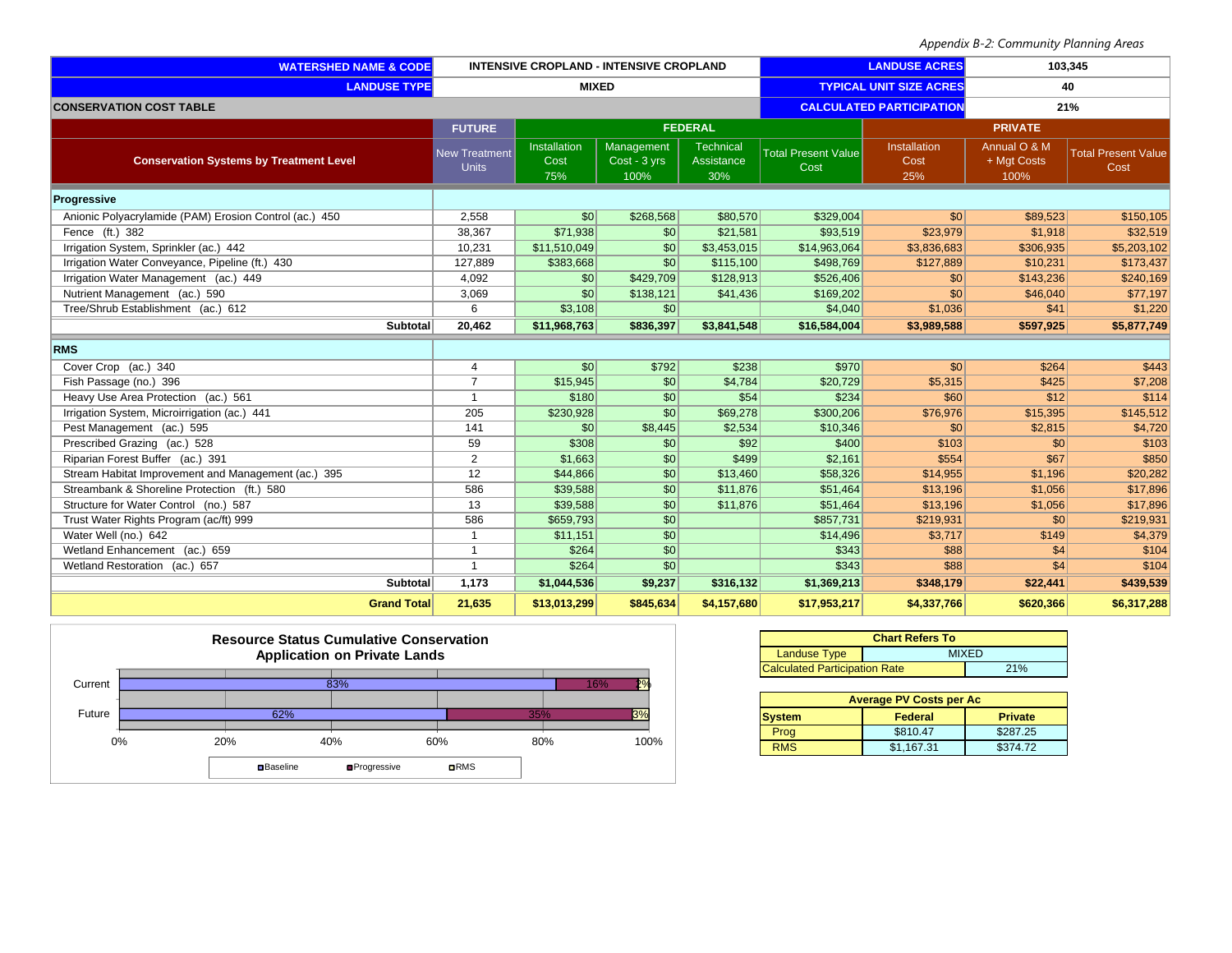### **Kittitas County VSP Work Plan - Kittitas Valley Community Data Summary**

| Landcover                     | <b>Acres</b> |
|-------------------------------|--------------|
| Total Area                    | 146,051      |
| <b>Agricultural Landcover</b> | 103,345      |
| <b>Irrigated Cropland</b>     | 76,371       |
| <b>Irrigated Pasture</b>      | 22,113       |
| Orchard/vineyard              | 1,942        |
| Dryland                       | 104          |
| Rangeland - Shrub Steppe      | 1,924        |
| Rangeland-Forest              | 891          |
| <b>Total Streams (miles)</b>  | 690          |

|                                           | <b>Areas within Agricultural Lands</b> |                     |                                   |                             |                |  |  |
|-------------------------------------------|----------------------------------------|---------------------|-----------------------------------|-----------------------------|----------------|--|--|
| <b>Critical Areas</b>                     | <b>Irrigated</b>                       | <b>Dryland</b>      | Rangeland-<br><b>Shrub Steppe</b> | Rangeland-<br><b>Forest</b> | <b>Total</b>   |  |  |
|                                           | Miles                                  | Miles               | Miles                             | Miles                       | Miles          |  |  |
| <b>Streams Total</b>                      | 671                                    | $\Omega$            | 13                                | 6                           | 690            |  |  |
| <b>Shorelines of the State</b>            | 31                                     | $\overline{0}$      | $\mathbf{1}$                      | $\overline{0}$              | 32             |  |  |
| Fish Use or Potential Fish Use            | 177                                    | $\Omega$            | $\overline{3}$                    | $\overline{2}$              | 182            |  |  |
| No Fish Use                               | 68                                     | $\Omega$            | $\mathbf{1}$                      | $\mathbf{1}$                | 70             |  |  |
| Unknown (this includes irrigation canals) | 395                                    | 8<br>$\overline{0}$ |                                   | 4                           | 406            |  |  |
| <b>Fish Habitat (PHS)</b>                 |                                        |                     |                                   |                             |                |  |  |
| Summer Steelhead (ESA threatened)         | 39                                     | $\overline{0}$      | $\mathbf{1}$                      | $\overline{0}$              | 40             |  |  |
| <b>Bull Trout (ESA threatened)</b>        | 16                                     | $\Omega$            | $\Omega$                          | $\theta$                    | 16             |  |  |
| <b>Upper Yakima River Spring Chinook</b>  | 42                                     | $\Omega$            | $\mathbf{1}$                      | $\overline{0}$              | 43             |  |  |
| Upper Yakima Coho                         | 21                                     | $\Omega$            | $\Omega$                          | $\theta$                    | 21             |  |  |
| <b>Rainbow Trout</b>                      | 102                                    | $\Omega$            | $\overline{2}$                    | $\mathbf{1}$                | 105            |  |  |
| <b>Westslope Cutthroat Trout</b>          | 24                                     | $\Omega$            | $\overline{0}$                    | $\overline{0}$              | 24             |  |  |
| Columbia River Fall Chum                  | $\overline{4}$                         | $\Omega$            | $\Omega$                          | $\Omega$                    | $\overline{4}$ |  |  |
| Columbia River Kokanee                    | $\overline{4}$                         | $\Omega$            | $\Omega$                          | $\theta$                    | $\overline{4}$ |  |  |
| Columbia River Spring Chinook             | $\overline{4}$                         | $\Omega$            | $\Omega$                          | $\overline{0}$              | $\overline{4}$ |  |  |
| Columbia River Summer Chinook             | $\overline{4}$                         | $\Omega$            | $\Omega$                          | $\overline{0}$              | $\overline{4}$ |  |  |
| Columbia River Coho                       | $\overline{4}$                         | $\Omega$            | $\mathbf{1}$                      | $\overline{0}$              | 5              |  |  |
| <b>Hanford Reach Fall Chinook</b>         | $\overline{4}$                         | $\overline{0}$      | $\overline{0}$                    | $\overline{0}$              | $\overline{4}$ |  |  |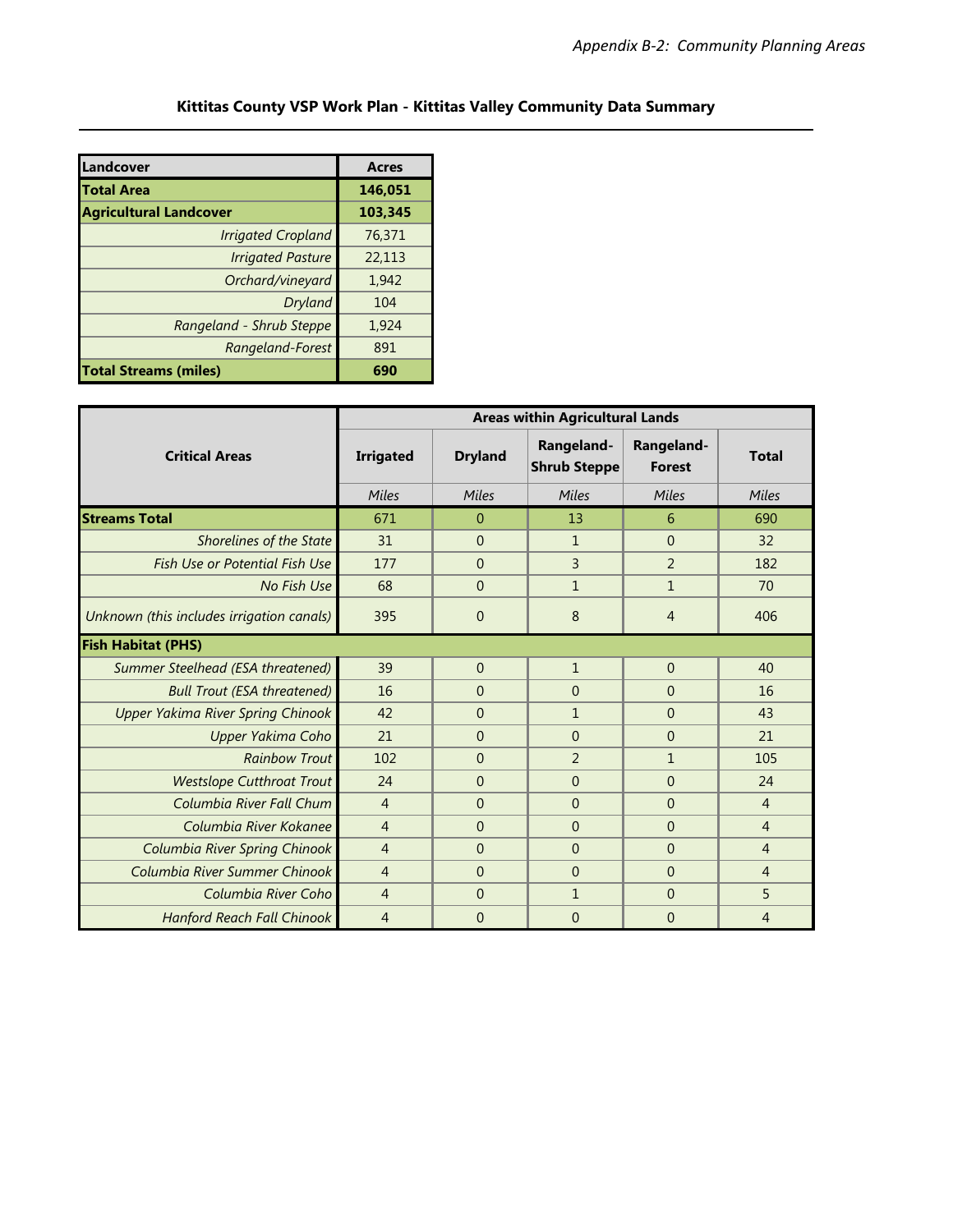|                                         | <b>Areas within Agricultural Lands</b> |                |                                   |                             |                |  |
|-----------------------------------------|----------------------------------------|----------------|-----------------------------------|-----------------------------|----------------|--|
| <b>Critical Areas</b>                   | <b>Irrigated</b>                       | <b>Dryland</b> | Rangeland-<br><b>Shrub Steppe</b> | Rangeland-<br><b>Forest</b> | <b>Total</b>   |  |
|                                         | Acres                                  | Acres          | Acres                             | Acres                       | Acres          |  |
| <b>Wetlands (all types)</b>             | 1,878                                  | $\overline{2}$ | 36                                | 17                          | 1,933          |  |
| Freshwater Emergent Wetland             | 1,525                                  | $\overline{2}$ | 29                                | 14                          | 1,570          |  |
| Freshwater Forested/Shrub Wetland       | 268                                    | $\theta$       | 5                                 | $\overline{2}$              | 276            |  |
| Lake/Pond                               | 55                                     | $\mathbf 0$    | $\mathbf{1}$                      | $\mathbf{0}$                | 56             |  |
| Riverine                                | 30                                     | $\mathbf{0}$   | $\mathbf{1}$                      | $\overline{0}$              | 31             |  |
| Other                                   | $\overline{0}$                         | $\theta$       | $\mathbf{0}$                      | $\overline{0}$              | $\mathbf{0}$   |  |
| <b>Frequently Flooded Areas</b>         | 7,304                                  | 8              | 140                               | 65                          | 7,517          |  |
| <b>Wellhead Protection Areas</b>        | 6                                      | $\overline{0}$ | $\overline{0}$                    | $\mathbf{1}$                | $\overline{7}$ |  |
| <b>Hazard Slopes</b>                    | $\mathbf 0$                            | $\mathbf{0}$   | 938                               | 435                         | 1,373          |  |
| 25% to 50%                              | $\overline{0}$                         | $\overline{0}$ | 899                               | 416                         | 1,315          |  |
| <b>Over 50%</b>                         | $\overline{0}$                         | $\overline{0}$ | 40                                | 18                          | 58             |  |
| <b>Priority Habitats and Species</b>    |                                        |                |                                   |                             |                |  |
| <b>Birds</b>                            |                                        |                |                                   |                             |                |  |
| Spotted Owl                             | 936                                    | 52             | $\Omega$                          | 194                         | 1,182          |  |
| <b>Black-backed woodpecker</b>          | $\overline{0}$                         | $\mathbf{1}$   | $\overline{0}$                    | $\boldsymbol{0}$            | $\mathbf{1}$   |  |
| <b>Great Blue Heron</b>                 | 11                                     | $\mathbf{0}$   |                                   | $\overline{0}$              | 11             |  |
| <b>Mammals</b>                          |                                        |                |                                   |                             |                |  |
| <b>Mule Deer</b>                        | 1,954                                  | 104            | 3,691                             | 49                          | 5,799          |  |
| Elk                                     | 1,231                                  | 82             | 1,395                             | 575                         | 3,283          |  |
| <b>Bighorn Sheep</b>                    | 49                                     | $\Omega$       | 26                                | $\boldsymbol{0}$            | 75             |  |
| <b>Townsend's Ground Squirrel</b>       | 0.3                                    | $\mathbf 0$    | $\mathbf{0}$                      | $\mathbf 0$                 | $\mathbf 0$    |  |
| <b>Reptiles</b>                         |                                        |                |                                   |                             |                |  |
| <b>Sharp-Tail Snake</b>                 | $\mathbf{0}$                           | $\mathbf 0$    | $\mathbf{0}$                      | 14                          | 14             |  |
| <b>Oak Woodland</b>                     | $\mathbf 0$                            | $\mathbf 0$    | 91                                | $\bf{0}$                    | 91             |  |
| <b>Shrub Steppe</b>                     | 37                                     | 18             | 677                               | $\bf{0}$                    | 732            |  |
| <b>Biodiversity Areas and Corridor</b>  | 19                                     | $\bf{0}$       | 129                               | $\bf{0}$                    | 148            |  |
| <b>Big Game Area (Watson Rd Cutoff)</b> | 206                                    | $\bf{0}$       | $\bf{0}$                          | 40                          | 246            |  |
| <b>Waterfowl Concentration</b>          | 8                                      | $\mathbf 0$    | $\mathbf 0$                       | $\mathbf 0$                 | 8              |  |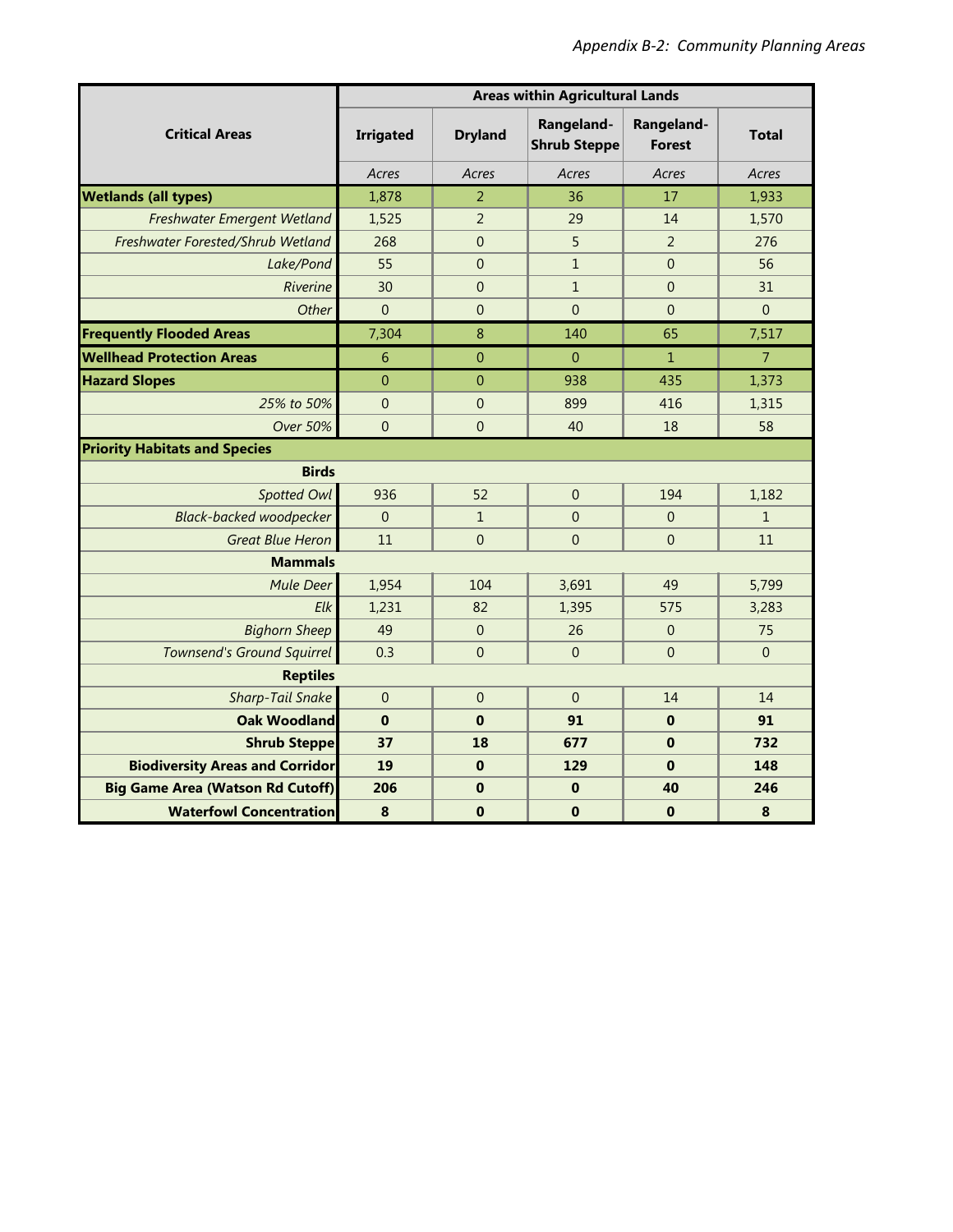# **Forested Upland Community Planning Area**

## *Profile*

#### **Agricultural Landcover and Primary Crops/Products**

The Forested Upland Community Area includes the mainly forested areas northwest of the Kittitas Valley.

| Landcover                     | <b>Acres</b> | <b>Percent</b> |  |  |
|-------------------------------|--------------|----------------|--|--|
| <b>Total Community Area</b>   | 90,800       |                |  |  |
| <b>Agricultural Landcover</b> | 34.763       | 38%            |  |  |
| <b>Irrigated</b>              | 82           | 0.2%           |  |  |
| <b>Irrigated Pasture</b>      | 19           | 0.1%           |  |  |
| Orchard/vineyard              | $\Omega$     | 0.0%           |  |  |
| Dryland                       | 1,420        | 4.1%           |  |  |
| Rangeland - Shrub-Steppe      | $\Omega$     | 0.0%           |  |  |
| Rangeland – Forest            | 33,242       | 95.6%          |  |  |

This Community Area includes agricultural practices for dryland farming and forest rangeland. The dryland areas mainly produce wheat or are enrolled in the Conservation Reserve Program. Forested rangeland occurs mostly in the foothills of the Cascade Mountains and is characterized by livestock that graze on vegetation underneath the forest canopy. Grazing in these areas often has the additional benefit of reducing fuel for forest fires.

#### **Water Resources, Soils, and Terrain**

Both the Yakima and Teanaway rivers flow through the Forested Upland Community Area. The terrain in this Community Area ranges from flat in the river valleys to hilly and mountainous in the upland areas. Forests cover a majority of the area and are mainly characterized as open forests with ponderosa pine. Soils are mainly characterized as loam.

#### **Critical Areas Presence**

The Yakima, Teanaway, and Cle Elum rivers provide habitat for fish and wildlife including bull trout and summer steelhead. Additionally, wetland complexes can be found along all three rivers and along many of the tributaries in this Community Area. In addition, all three rivers have designated floodplains, with the Yakima River having the largest floodplain upstream of its confluence with the Teanaway River. Much of this Community Area contains area with steep slopes, especially in higher elevations, but also in areas near the Yakima and Teanaway rivers. Wellhead protection areas can be found throughout the Community Area.

## *Objectives and Key Practices*

| <b>Protection/Enhancement Objectives</b>                                                                                                                                                                                                                                            | <b>Key Stewardship Practices</b>                                                                                                                                                                     |
|-------------------------------------------------------------------------------------------------------------------------------------------------------------------------------------------------------------------------------------------------------------------------------------|------------------------------------------------------------------------------------------------------------------------------------------------------------------------------------------------------|
| • Plan intensity, frequency, timing, and duration of grazing to<br>be protective of critical areas<br>• Maintain and improve fish habitat including riparian<br>vegetation and fish passage<br>Manage irrigation water so it is delivered, scheduled, and/or<br>applied efficiently | $\bullet$ Fence<br>• Managed Grazing<br>• Watering Facilities<br>• Sprinkler System<br>• Nutrient Management<br>• Stream Habitat Improvement Tree/Shrub<br>Establishment<br>• Riparian Forest Buffer |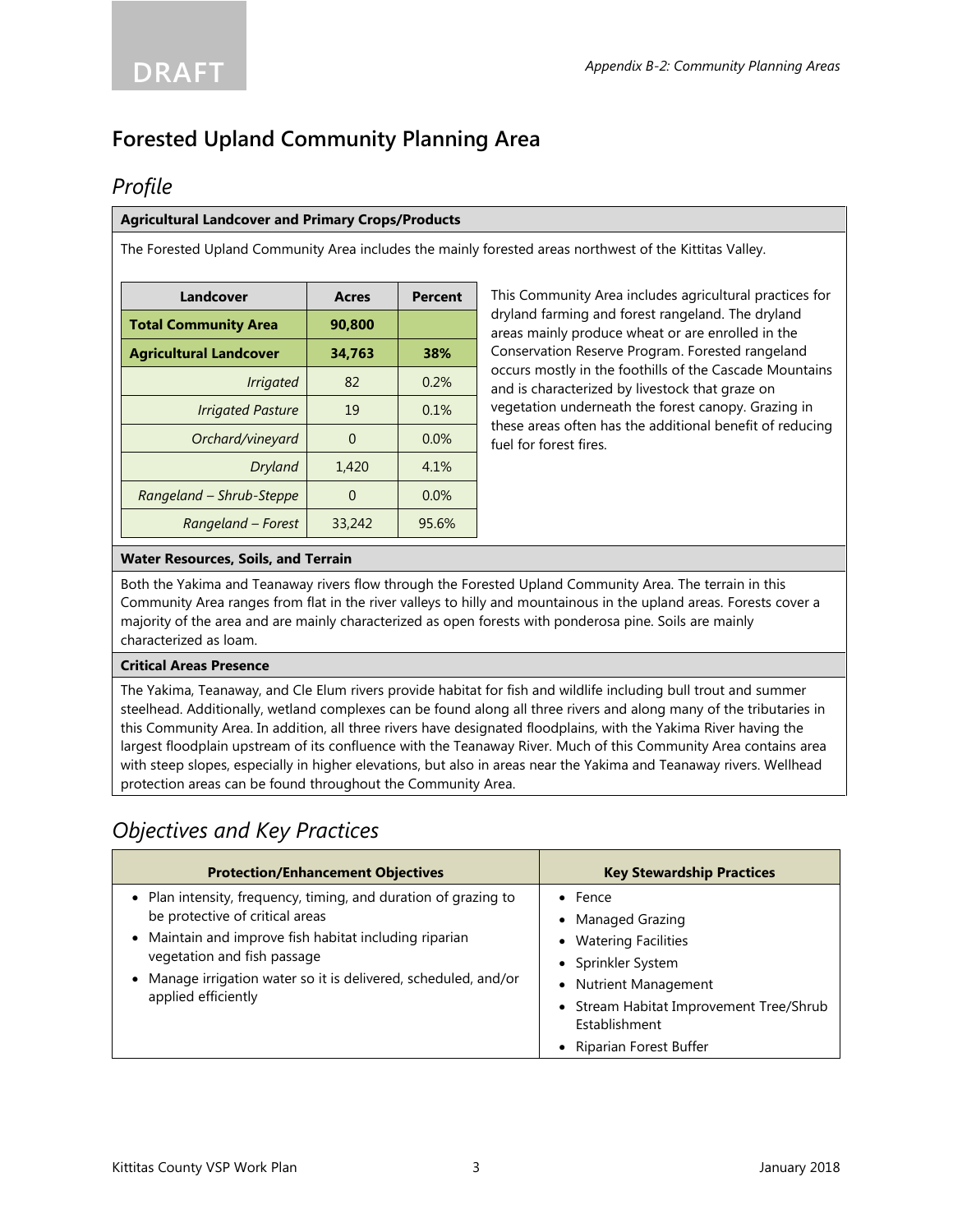

### *Attachments*

- Forested Upland Community Planning Area Rapid Watershed Assessment Tables
- Forested Upland Community Planning Area Baseline Summary Table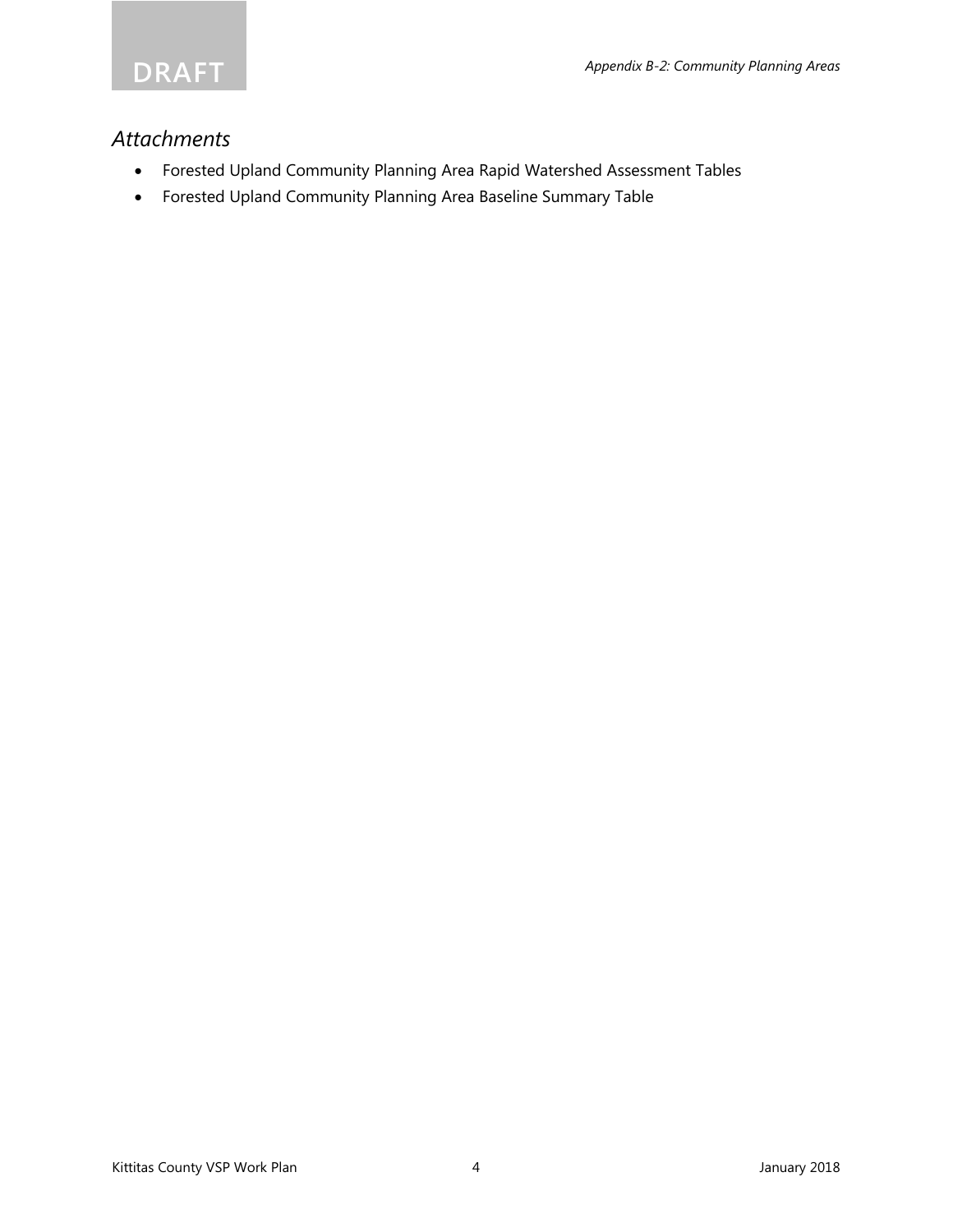| <b>WATERSHED NAME &amp; CODE</b>                             | <b>FOREST UPLANDS - FOREST</b>        |                                                     |                                                |                                | <b>LANDUSE ACRES</b>                                                                                                                |                                                                      | 34,763                                                                                                                            |                |
|--------------------------------------------------------------|---------------------------------------|-----------------------------------------------------|------------------------------------------------|--------------------------------|-------------------------------------------------------------------------------------------------------------------------------------|----------------------------------------------------------------------|-----------------------------------------------------------------------------------------------------------------------------------|----------------|
| <b>LANDUSE TYPE</b>                                          | <b>MIXED</b>                          |                                                     |                                                | <b>TYPICAL UNIT SIZE ACRES</b> |                                                                                                                                     | 120                                                                  |                                                                                                                                   |                |
| <b>ASSESSMENT INFORMATION</b>                                |                                       |                                                     |                                                |                                |                                                                                                                                     | <b>CALCULATED PARTICIPATION</b>                                      | 11%                                                                                                                               |                |
|                                                              | <b>Benchmark</b><br><b>Conditions</b> |                                                     | <b>Future Conditions</b>                       |                                | <b>RESOURCE CONCERNS</b>                                                                                                            |                                                                      |                                                                                                                                   |                |
| <b>Conservation Systems by Treatment Level</b>               | <b>Total</b><br><b>Units</b>          | <b>Existing</b><br><b>Unchanged</b><br><b>Units</b> | <b>New</b><br><b>Treatment</b><br><b>Units</b> | <b>Total</b><br><b>Units</b>   | <b>Water Quality-</b><br><b>Excessive</b><br><b>Suspended</b><br><b>Sediment and</b><br><b>Turbidity in</b><br><b>Surface Water</b> | <b>Plant Condition -</b><br>Productivity,<br><b>Health and Vigor</b> | Fish and Wildlife -<br>T & E Fish/Wildlife Profitability -<br>Species: Listed or Change in<br><b>Proposed under</b><br><b>ESA</b> | Profitability  |
| <b>Baseline</b>                                              |                                       |                                                     |                                                | <b>System Rating -&gt;</b>     | $\mathbf{0}$                                                                                                                        | $\mathbf{0}$                                                         | $\mathbf{0}$                                                                                                                      | $\bf{0}$       |
| No Conservation Practices being applied at this level        | $\mathbf 0$                           | $\mathsf 0$                                         | $\mathbf 0$                                    | $\mathbf 0$                    | $\mathbf 0$                                                                                                                         | $\mathbf 0$                                                          | $\mathbf 0$                                                                                                                       | $\mathbf 0$    |
| <b>Total Acreage at Baseline</b>                             | 31,287                                | 27,532                                              | $\mathbf{0}$                                   | 27,532                         |                                                                                                                                     |                                                                      |                                                                                                                                   |                |
| Progressive                                                  |                                       |                                                     |                                                | System Rating ->               | 5                                                                                                                                   | 4                                                                    | 3                                                                                                                                 | 1              |
| Channel Stabilization (ft.) 584                              | 232                                   | 227                                                 | 287                                            | 514                            | 5                                                                                                                                   | $\mathbf 0$                                                          | $\mathbf{1}$                                                                                                                      | -3             |
| Fence (ft.) 382                                              | 2,897                                 | 2,839                                               | 3,585                                          | 6,424                          | $\mathbf 0$                                                                                                                         | $\overline{1}$                                                       | $\mathbf{1}$                                                                                                                      | $\overline{2}$ |
| Irrigation Water Conveyance, Pipeline (ft.) 430              | 3,708                                 | 3,634                                               | 4,589                                          | 8,223                          | 5                                                                                                                                   | $\overline{4}$                                                       | $\mathbf 0$                                                                                                                       | $-1$           |
| <b>Irrigation Water Management</b> (ac.) 449                 | 278                                   | 273                                                 | 344                                            | 617                            | 3                                                                                                                                   | 5                                                                    | $\mathbf 0$                                                                                                                       | 2              |
| Nutrient Management (ac.) 590                                | 56                                    | 55                                                  | 69                                             | 123                            | $\overline{1}$                                                                                                                      | 3                                                                    | $\mathbf 0$                                                                                                                       | $\mathbf{1}$   |
| Prescribed Grazing (ac.) 528                                 | 139                                   | 136                                                 | 172                                            | 308                            | 3                                                                                                                                   | $-2$                                                                 | $\mathbf 0$                                                                                                                       | $\overline{2}$ |
| Spring Development (no.) 574                                 | $\overline{2}$                        | $\overline{2}$                                      | $\overline{3}$                                 | 5                              | $\overline{2}$                                                                                                                      | $\overline{1}$                                                       | $\mathbf{1}$                                                                                                                      | $\overline{2}$ |
| Structure for Water Control (no.) 587                        | 2                                     | 2                                                   | 3                                              | 5                              | $\mathbf 0$                                                                                                                         | $\mathbf 0$                                                          | 5                                                                                                                                 | $\mathbf{1}$   |
| Tree/Shrub Establishment (ac.) 612                           | 6                                     | 5                                                   | $\overline{7}$                                 | 12                             | $\mathbf 0$                                                                                                                         | $\overline{4}$                                                       | $\mathbf{1}$                                                                                                                      | $-1$           |
| Watering Facility (no.) 614                                  | $\mathbf 0$                           | $\Omega$                                            | $\mathbf 0$                                    | $\mathbf{1}$                   | $\Omega$                                                                                                                            | $\overline{1}$                                                       | $\mathbf{1}$                                                                                                                      | $-2$           |
| <b>Total Acreage at Progressive Level</b>                    | 2,781                                 | 2,725                                               | 3,442                                          | 6,167                          |                                                                                                                                     |                                                                      |                                                                                                                                   |                |
| <b>RMS</b>                                                   |                                       |                                                     |                                                | <b>System Rating -&gt;</b>     | $\overline{2}$                                                                                                                      | 4                                                                    | 4                                                                                                                                 | -4             |
| Heavy Use Area Protection (ac.) 561                          | $\overline{1}$                        | $\overline{1}$                                      | $\mathbf 0$                                    | $\mathbf{1}$                   | $\mathbf 0$                                                                                                                         | $\mathbf 0$                                                          | 4                                                                                                                                 | $-2$           |
| Irrigation System, Sprinkler (ac.) 442                       | 49                                    | 49                                                  | $\overline{26}$                                | 74                             | $\overline{0}$                                                                                                                      | $\overline{1}$                                                       | $\Omega$                                                                                                                          | $-1$           |
| Residue Management, No-Till/Strip Till/Direct Seed (ac.) 329 | $\mathbf{1}$                          | $\overline{1}$                                      | $\mathbf{1}$                                   | 2                              | 3                                                                                                                                   | $\overline{1}$                                                       | $\mathbf 0$                                                                                                                       | $-1$           |
| Restoration and Management of Declining Habitats (ac.) 643   | $\overline{7}$                        | $\overline{7}$                                      | $\overline{4}$                                 | 11                             | $\mathbf 0$                                                                                                                         | 5                                                                    | 2                                                                                                                                 | -3             |
| Riparian Forest Buffer (ac.) 391                             | $\mathbf{1}$                          | $\overline{1}$                                      | $\mathbf{1}$                                   | 2                              | $\mathbf 0$                                                                                                                         | $\overline{4}$                                                       | 2                                                                                                                                 | $-2$           |
| Stream Habitat Improvement and Management (ac.) 395          | $\mathbf{1}$                          | $\overline{1}$                                      | $\mathbf{1}$                                   | $\overline{2}$                 | $\overline{0}$                                                                                                                      | $\mathbf 0$                                                          | 5                                                                                                                                 | $-1$           |
| Streambank & Shoreline Protection (ft.) 580                  | 58                                    | 58                                                  | 31                                             | 89                             | $\mathbf 0$                                                                                                                         | $\mathbf 0$                                                          | $\mathbf 0$                                                                                                                       | -3             |
| Upland Wildlife Habitat Management (ac.) 645                 | $\mathbf{1}$                          | $\overline{1}$                                      | $\mathbf{1}$                                   | $\overline{2}$                 | $\overline{1}$                                                                                                                      | $\mathbf{1}$                                                         | $\overline{2}$                                                                                                                    | $-1$           |
| Water Well (no.) 642                                         | $\mathbf{1}$                          | $\overline{1}$                                      | $\mathbf{1}$                                   | $\overline{2}$                 | $\mathbf 0$                                                                                                                         | $\mathbf 0$                                                          | $\mathbf{1}$                                                                                                                      | $-1$           |
| Wetland Enhancement (ac.) 659                                | $\mathbf{1}$                          | $\overline{1}$                                      | $\mathbf{1}$                                   | 2                              | 2                                                                                                                                   | $\overline{4}$                                                       | $\mathbf{1}$                                                                                                                      | $-1$           |
| Wetland Restoration (ac.) 657                                | $\mathbf{1}$                          | $\overline{1}$                                      | $\mathbf{1}$                                   | 2                              | $\Omega$                                                                                                                            | $\Omega$                                                             | $\mathbf{1}$                                                                                                                      | $-1$           |
| <b>Total Acreage at RMS Level</b>                            | 695                                   | 695                                                 | 368                                            | 1.064                          |                                                                                                                                     |                                                                      |                                                                                                                                   |                |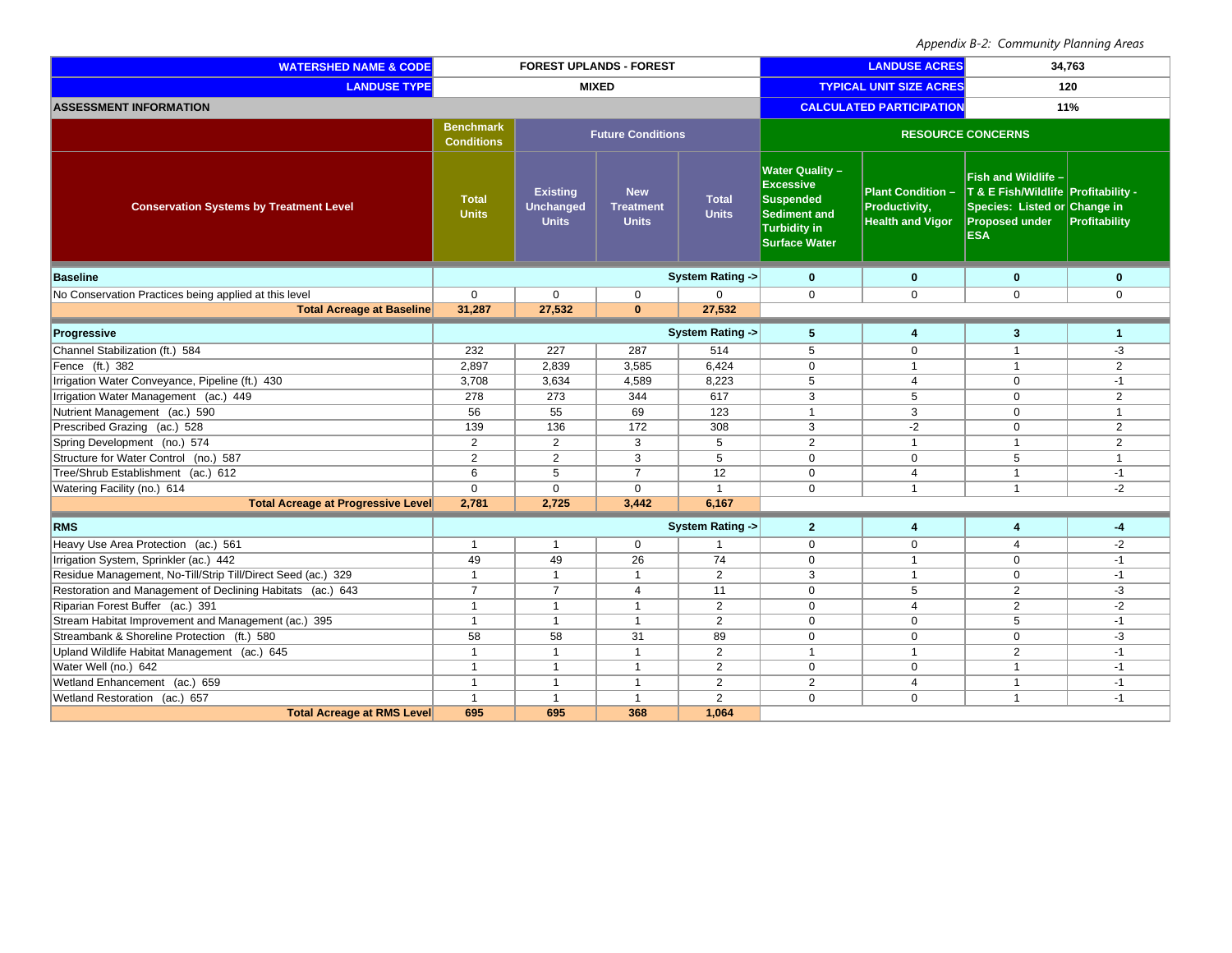| <b>WATERSHED NAME &amp; CODE</b>                             | <b>FOREST UPLANDS - FOREST</b>       |                             |                                    | <b>LANDUSE ACRES</b>           |                                    | 34,763                          |                                     |                                    |
|--------------------------------------------------------------|--------------------------------------|-----------------------------|------------------------------------|--------------------------------|------------------------------------|---------------------------------|-------------------------------------|------------------------------------|
| <b>LANDUSE TYPE</b>                                          | <b>MIXED</b>                         |                             |                                    | <b>TYPICAL UNIT SIZE ACRES</b> |                                    | 120                             |                                     |                                    |
| <b>CONSERVATION COST TABLE</b>                               |                                      |                             |                                    |                                |                                    | <b>CALCULATED PARTICIPATION</b> |                                     | 11%                                |
|                                                              | <b>FUTURE</b>                        |                             |                                    | <b>FEDERAL</b>                 |                                    |                                 | <b>PRIVATE</b>                      |                                    |
| <b>Conservation Systems by Treatment Level</b>               | <b>New Treatment</b><br><b>Units</b> | Installation<br>Cost<br>75% | Management<br>Cost - 3 yrs<br>100% | Technical<br>Assistance<br>30% | <b>Total Present Value</b><br>Cost | Installation<br>Cost<br>25%     | Annual O & M<br>+ Mgt Costs<br>100% | <b>Total Present Value</b><br>Cost |
| <b>Progressive</b>                                           |                                      |                             |                                    |                                |                                    |                                 |                                     |                                    |
| Channel Stabilization (ft.) 584                              | 287                                  | \$19,359                    | $\vert$ so $\vert$                 | \$5,808                        | \$25,166                           | \$6.453                         | \$516                               | \$8,751                            |
| Fence (ft.) 382                                              | 3,585                                | \$6,722                     | SO <sub>2</sub>                    | \$2,017                        | \$8.738                            | \$2.241                         | \$179                               | \$3,039                            |
| Irrigation Water Conveyance, Pipeline (ft.) 430              | 4,589                                | \$13,766                    | \$0                                | \$4,130                        | \$17,896                           | \$4,589                         | \$367                               | \$6,223                            |
| Irrigation Water Management (ac.) 449                        | 344                                  | \$0                         | \$36,136                           | \$10,841                       | \$44,268                           | \$0                             | \$12,045                            | \$20,197                           |
| Nutrient Management (ac.) 590                                | 69                                   | \$0                         | \$3,097                            | \$929                          | \$3,794                            | \$0                             | \$1,032                             | \$1,731                            |
| Prescribed Grazing (ac.) 528                                 | 172                                  | \$903                       | $\mathcal{S}$                      | \$271                          | \$1,174                            | \$301                           | $\vert$ \$0                         | \$301                              |
| Spring Development (no.) 574                                 | 3                                    | \$5,377                     | $\mathcal{S}$                      |                                | \$6,991                            | \$1,792                         | \$72                                | \$2,112                            |
| Structure for Water Control (no.) 587                        | 3                                    | \$8,604                     | $\overline{30}$                    |                                | \$11,185                           | \$2,868                         | \$229                               | \$3,889                            |
| Tree/Shrub Establishment (ac.) 612                           | $\overline{7}$                       | \$3,485                     | $\vert \mathsf{S}0 \vert$          |                                | \$4,530                            | \$1,162                         | \$46                                | \$1,368                            |
| Watering Facility (no.) 614                                  | $\Omega$                             | \$215                       | S <sub>0</sub>                     |                                | \$280                              | \$72                            | s <sub>9</sub>                      | \$110                              |
| <b>Subtotal</b>                                              | 3,442                                | \$58,431                    | \$39,234                           | \$29,299                       | \$124,022                          | \$19,477                        | \$14,497                            | \$47,721                           |
| <b>RMS</b>                                                   |                                      |                             |                                    |                                |                                    |                                 |                                     |                                    |
| Heavy Use Area Protection (ac.) 561                          | $\mathbf 0$                          | \$57                        | $\frac{1}{20}$                     | \$17                           | \$74                               | \$19                            | \$4                                 | \$36                               |
| Irrigation System, Sprinkler (ac.) 442                       | 26                                   | \$29,018                    | S <sub>0</sub>                     | \$8,706                        | \$37,724                           | \$9,673                         | \$774                               | \$13,118                           |
| Residue Management, No-Till/Strip Till/Direct Seed (ac.) 329 | $\overline{1}$                       | \$0                         | \$66                               | \$20                           | \$81                               | \$0                             | \$22                                | \$37                               |
| Restoration and Management of Declining Habitats (ac.) 643   | $\overline{4}$                       | \$69                        | \$0                                | \$21                           | \$90                               | \$23                            | s <sub>5</sub>                      | \$44                               |
| Riparian Forest Buffer (ac.) 391                             | $\mathbf{1}$                         | \$696                       | $\overline{30}$                    | \$209                          | \$905                              | \$232                           | \$28                                | \$356                              |
| Stream Habitat Improvement and Management (ac.) 395          | $\mathbf{1}$                         | \$2,819                     | $\overline{30}$                    | \$846                          | \$3,665                            | \$940                           | \$75                                | \$1,274                            |
| Streambank & Shoreline Protection (ft.) 580                  | 31                                   | \$2,073                     | SO <sub>2</sub>                    | \$622                          | \$2,695                            | \$691                           | \$55                                | \$937                              |
| Upland Wildlife Habitat Management (ac.) 645                 | $\overline{1}$                       | \$0                         | \$22                               | \$7                            | \$27                               | \$0                             | s7                                  | \$12                               |
| Water Well (no.) 642                                         | $\mathbf{1}$                         | \$4,671                     | \$0                                | \$1,401                        | \$6,072                            | \$1,557                         | \$62                                | \$1,834                            |
| Wetland Enhancement (ac.) 659                                | $\mathbf{1}$                         | \$124                       | $\overline{30}$                    | \$37                           | \$162                              | \$41                            | 32                                  | \$49                               |
| Wetland Restoration (ac.) 657                                | $\mathbf{1}$                         | \$124                       | $\overline{30}$                    |                                | \$162                              | \$41                            | s2                                  | \$49                               |
| Subtotal                                                     | 368                                  | \$39,652                    | \$88                               | \$11,922                       | \$51,655                           | \$13,217                        | \$1,036                             | \$17,746                           |
| <b>Grand Total</b>                                           | 3,810                                | \$98,082                    | \$39,322                           | \$41,221                       | \$175,678                          | \$32,694                        | \$15,532                            | \$65,467                           |



| <b>Chart Refers To</b>               |     |  |  |  |  |
|--------------------------------------|-----|--|--|--|--|
| Landuse Type<br><b>MIXED</b>         |     |  |  |  |  |
| <b>Calculated Participation Rate</b> | 11% |  |  |  |  |

| <b>Average PV Costs per Ac</b> |          |                |  |  |  |  |  |
|--------------------------------|----------|----------------|--|--|--|--|--|
| <b>System</b>                  | Federal  | <b>Private</b> |  |  |  |  |  |
| Prog                           | \$36.04  | \$13.87        |  |  |  |  |  |
| <b>RMS</b>                     | \$140.18 | \$48.16        |  |  |  |  |  |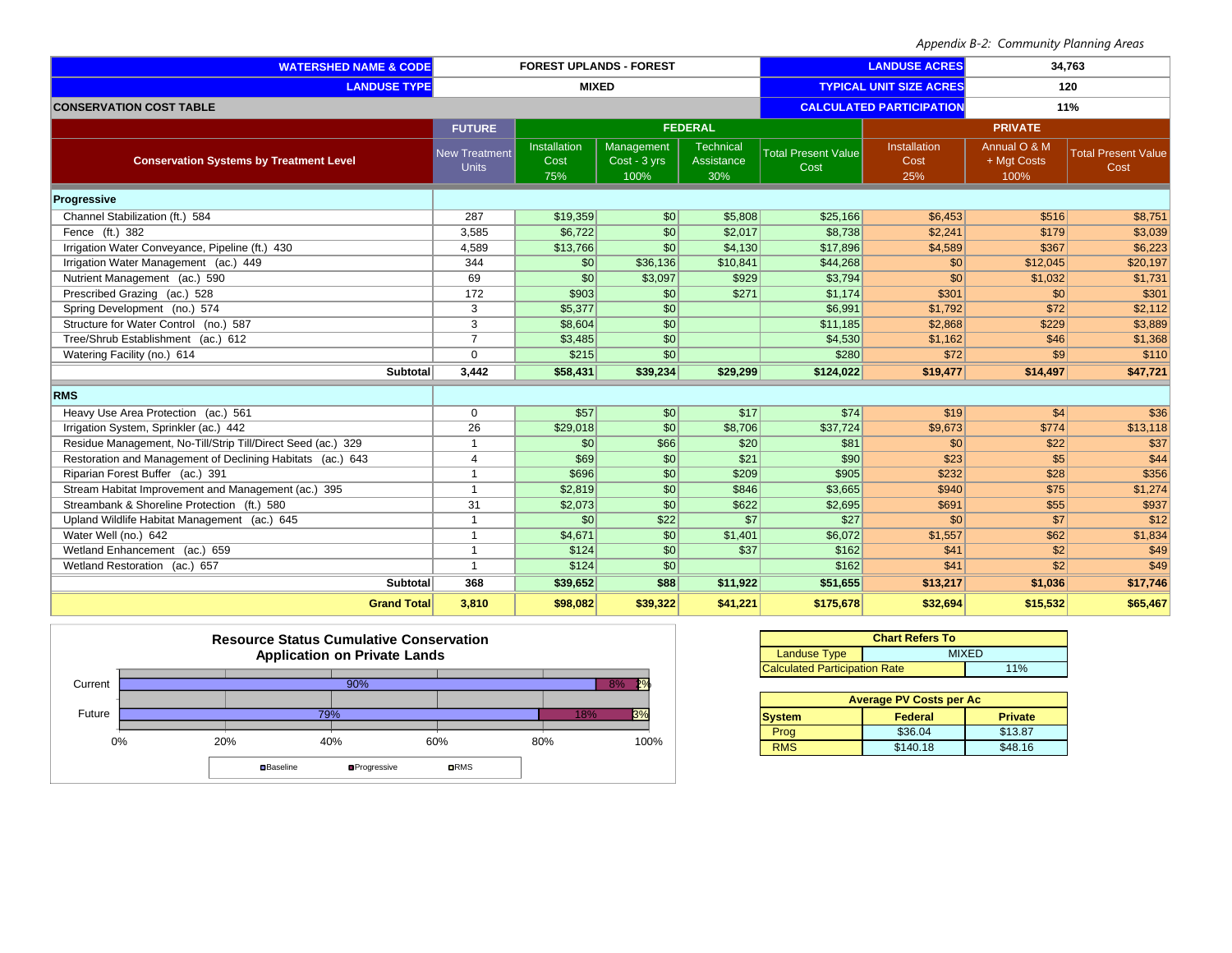### **Kittitas County VSP Work Plan - Forested Upland Community Data Summary**

| Landcover                     | <b>Acres</b> |
|-------------------------------|--------------|
| Total Area                    | 90,800       |
| <b>Agricultural Landcover</b> | 34,763       |
| <b>Irrigated Cropland</b>     | 82           |
| <b>Irrigated Pasture</b>      | 19           |
| Orchard/vineyard              |              |
| Dryland                       | 1,420        |
| Rangeland - Shrub Steppe      |              |
| Rangeland-Forest              | 33,242       |
| <b>Total Streams (miles)</b>  | 198          |

|                                          |                  | <b>Areas within Agricultural Lands</b> |                                   |                             |              |  |  |  |
|------------------------------------------|------------------|----------------------------------------|-----------------------------------|-----------------------------|--------------|--|--|--|
| <b>Critical Areas</b>                    | <b>Irrigated</b> | <b>Dryland</b>                         | Rangeland-<br><b>Shrub Steppe</b> | Rangeland-<br><b>Forest</b> | <b>Total</b> |  |  |  |
|                                          | Miles            | Miles                                  | Miles                             | Miles                       | Miles        |  |  |  |
| <b>Streams Total</b>                     | 2                | 13                                     | $\Omega$                          | 184                         | 198          |  |  |  |
| Shorelines of the State                  | $\mathbf{1}$     | $\Omega$                               | $\Omega$                          | 13                          | 14           |  |  |  |
| <b>Fish Use or Potential Fish Use</b>    | $\Omega$         | 2                                      | $\Omega$                          | 22                          | 24           |  |  |  |
| No Fish Use                              | $\Omega$         | 10                                     | $\Omega$                          | 122                         | 133          |  |  |  |
| <b>Unknown</b>                           | $\Omega$         | $\Omega$                               | $\Omega$                          | 27                          | 27           |  |  |  |
| <b>Fish Habitat (PHS)</b>                |                  |                                        |                                   |                             |              |  |  |  |
| Summer Steelhead (ESA threatened)        | $\mathbf{1}$     | $\Omega$                               | $\Omega$                          | 13                          | 14           |  |  |  |
| <b>Bull Trout (ESA threatened)</b>       | $\mathbf{1}$     | $\Omega$                               | $\Omega$                          | 16                          | 17           |  |  |  |
| <b>Upper Yakima River Spring Chinook</b> |                  | $\Omega$                               | $\Omega$                          | 12                          | 13           |  |  |  |
| Upper Yakima Coho                        | 1                | $\Omega$                               | $\overline{0}$                    | $\overline{7}$              | 8            |  |  |  |
| <b>Rainbow Trout</b>                     | $\mathbf{1}$     | $\Omega$                               | $\Omega$                          | 21                          | 22           |  |  |  |
| <b>Westslope Cutthroat Trout</b>         |                  | $\Omega$                               | $\Omega$                          | 17                          | 18           |  |  |  |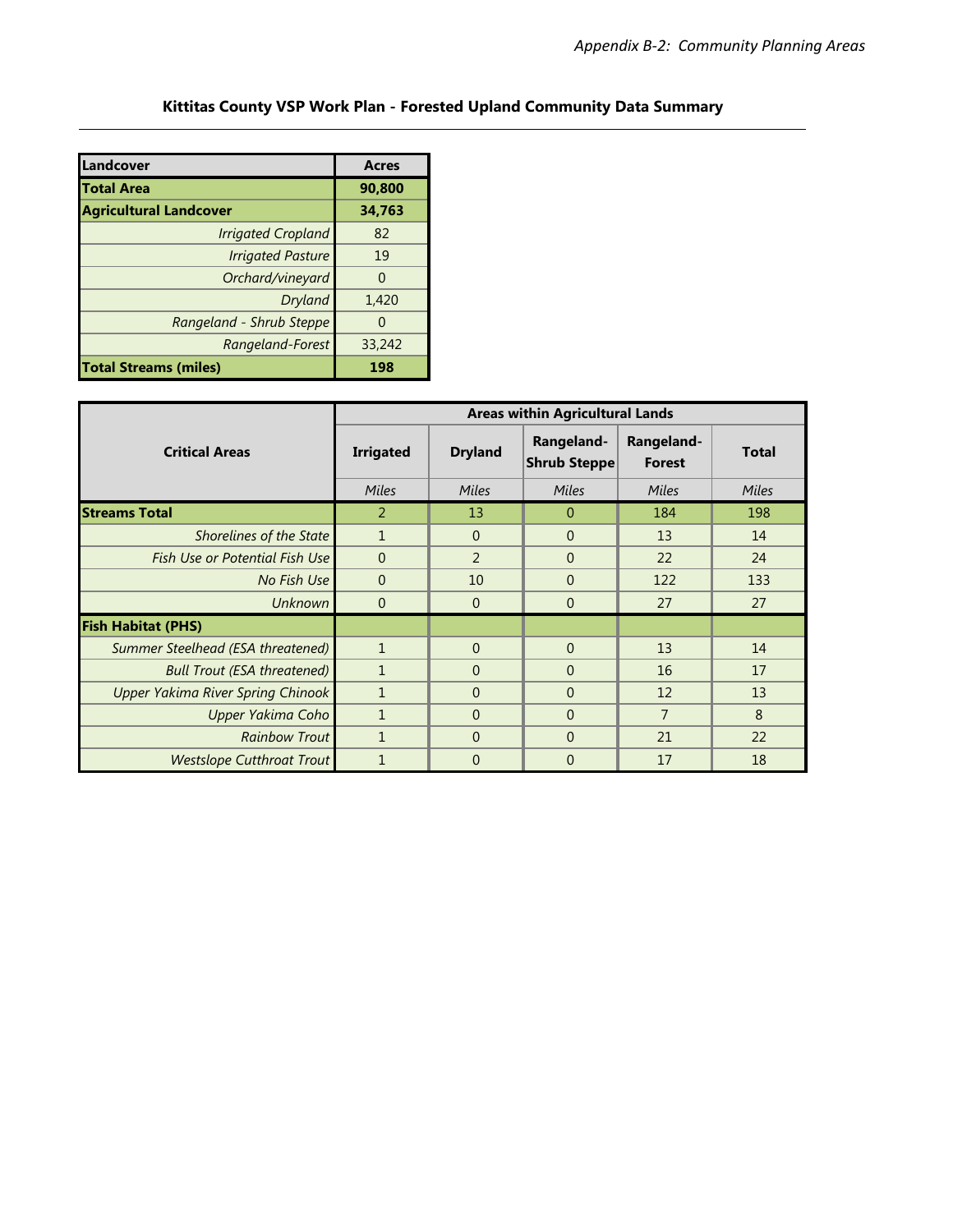|                                      | <b>Areas within Agricultural Lands</b> |                |                                   |                             |              |  |  |
|--------------------------------------|----------------------------------------|----------------|-----------------------------------|-----------------------------|--------------|--|--|
| <b>Critical Areas</b>                | <b>Irrigated</b>                       | <b>Dryland</b> | Rangeland-<br><b>Shrub Steppe</b> | Rangeland-<br><b>Forest</b> | <b>Total</b> |  |  |
|                                      | Acres                                  | Acres          | Acres                             | Acres                       | Acres        |  |  |
| <b>Wetlands (all types)</b>          | 6                                      | 5              | $\overline{0}$                    | 403                         | 414          |  |  |
| Freshwater Emergent Wetland          | $\overline{0}$                         | 5              | $\Omega$                          | 124                         | 129          |  |  |
| Freshwater Forested/Shrub Wetland    | 6                                      | $\overline{0}$ | $\overline{0}$                    | 260                         | 266          |  |  |
| Lake/Pond                            | $\mathbf{0}$                           | $\mathbf{0}$   | $\overline{0}$                    | 10                          | 10           |  |  |
| Riverine                             | $\mathbf{0}$                           | $\mathbf{0}$   | $\overline{0}$                    | 9                           | 9            |  |  |
| Other                                | $\overline{0}$                         | $\mathbf{0}$   | $\overline{0}$                    | $\overline{0}$              | $\Omega$     |  |  |
| <b>Frequently Flooded Areas</b>      | $\overline{0}$                         | $\overline{0}$ | $\overline{0}$                    | 808                         | 808          |  |  |
| <b>Wellhead Protection Areas</b>     | $\mathbf{0}$                           | $\mathbf{0}$   | $\theta$                          | $\mathbf{1}$                | $\mathbf{1}$ |  |  |
| <b>Water Erosion Potential</b>       | $\overline{0}$                         | 159            | $\mathbf{0}$                      | 12,536                      | 12,695       |  |  |
| <b>NRCS Severe to Very Severe</b>    | $\mathbf{0}$                           | 148            | $\overline{0}$                    | 10,408                      | 10,556       |  |  |
| <b>Steep Slopes</b>                  | $\mathbf{0}$                           | 11             | $\overline{0}$                    | 2,128                       | 2,139        |  |  |
| <b>Priority Habitats and Species</b> |                                        |                |                                   |                             |              |  |  |
| <b>Birds</b>                         |                                        |                |                                   |                             |              |  |  |
| Spotted Owl                          | $\overline{0}$                         | 300            | $\overline{0}$                    | 7,068                       | 7,368        |  |  |
| <b>Mammals</b>                       |                                        |                |                                   |                             |              |  |  |
| Mule Deer                            | $\overline{0}$                         | 1,400          | $\mathbf{0}$                      | 9,261                       | 10,661       |  |  |
| Elk                                  | $\overline{0}$                         | 1,400          | $\overline{0}$                    | 17,603                      | 19,003       |  |  |
| <b>Bighorn Sheep</b>                 | $\overline{0}$                         | $\Omega$       | $\overline{0}$                    | 956                         | 956          |  |  |
| <b>Reptiles</b>                      |                                        |                |                                   |                             |              |  |  |
| <b>Sharp-Tail Snake</b>              | $\mathbf{0}$                           | $\Omega$       | $\mathbf{0}$                      | 14                          | 14           |  |  |
| <b>Cliff Bluffs</b>                  | $\mathbf{0}$                           | $\mathbf{0}$   | $\overline{0}$                    | 24                          | 24           |  |  |
| <b>Shrub Steppe</b>                  | $\mathbf{0}$                           | $\overline{0}$ | $\overline{0}$                    | 116                         | 116          |  |  |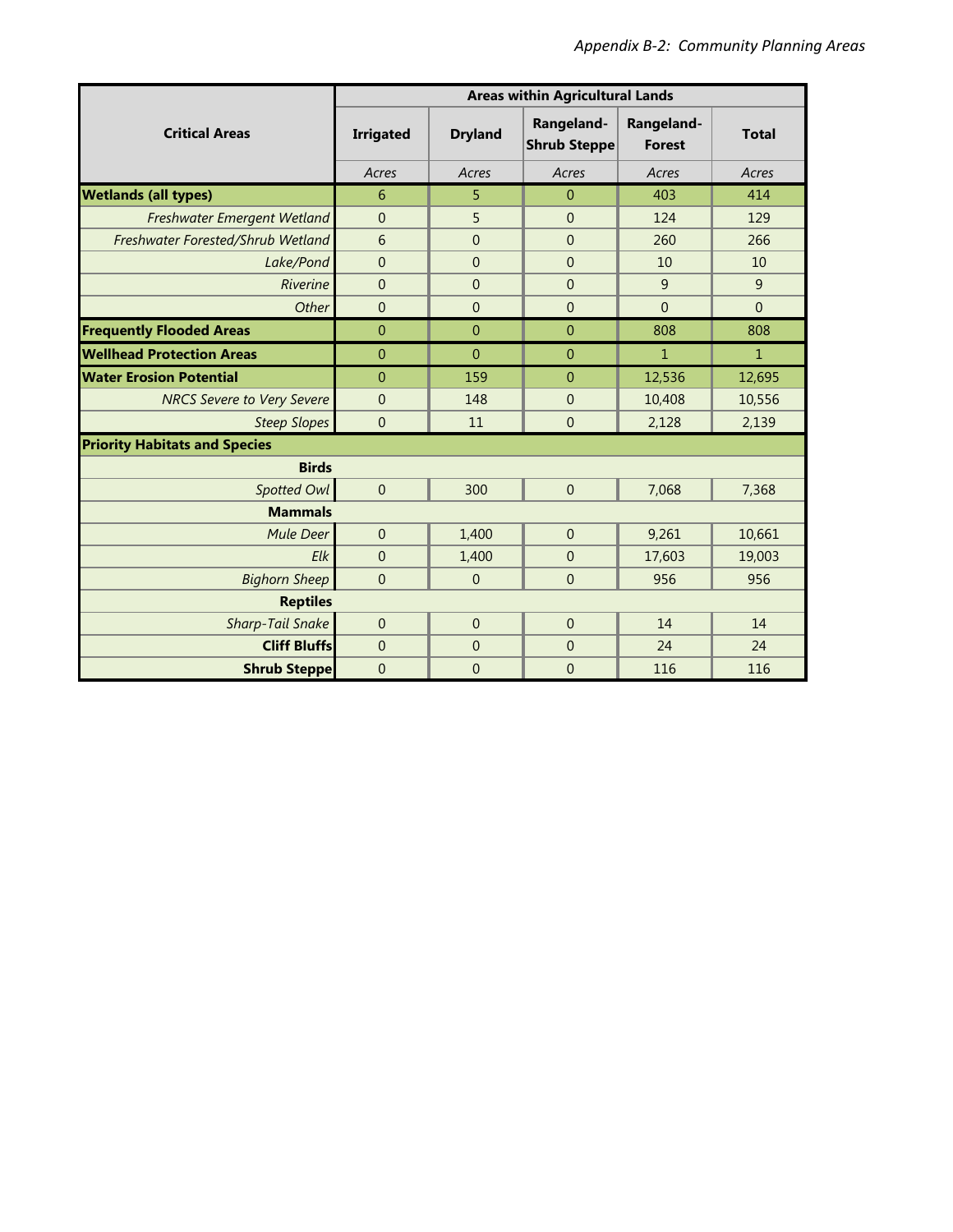# **Shrub-Steppe Upland Community Planning Area**

## *Profile*

#### **Agricultural Landcover and Primary Crops/Products**

The Shrub-Steppe Upland Community Planning Area includes areas upland of the Kittitas Valley and along the Columbia River. These areas are characterized hilly terrain with shrub-steppe habitat.

| Landcover                     | <b>Acres</b> | <b>Percent</b> |
|-------------------------------|--------------|----------------|
| <b>Total Community Area</b>   | 208.055      |                |
| <b>Agricultural Landcover</b> | 90,197       | 43.4%          |
| <b>Irrigated Cropland</b>     | 84           | 0.1%           |
| <b>Irrigated Pasture</b>      | 308          | 0.3%           |
| Orchard/vineyard              | 227          | 0.3%           |
| Dryland                       | 1,939        | 2.1%           |
| Rangeland - Shrub-Steppe      | 81,422       | 90.3%          |
| Rangeland – Forest            | 5,121        | 5.7%           |

Agriculture in this community area consists of mainly rangeland with a small amount of dryland, irrigated crop- and pasture-land, and orchard/vineyard. Rangelands cover much of this area and often overlap with shrub-steppe habitat. Dryland agriculture only covers of a small portion of this area and is mainly enrolled in the Conservation Reserve Program. The orchards and vineyards in this area are located in the Yakima River Canyon and grow tree fruit and grapes.

#### **Water Resources, Soils, and Terrain**

The Yakima River is the only large waterbody that interact with this Community Area, and the river provides irrigation water for the orchards, vineyards, and irrigated cropland located along or near it. Many small creeks and streams run through this Community Area providing water for livestock. The terrain in this area is mainly hilly and dominated by shrubs and grasses with stony or cobbly loam soils.

#### **Critical Areas Presence**

This Community Area does not have a large wetland presence with only a few small wetlands scattered throughout the area. Additionally, the upstream ends of many of the Kittitas Valley streams and many Columbia River tributaries flow through the Shrub-Steppe Upland Community Area. There are many steep slopes in this area, but there is a low presence of landslide hazard areas. This Community Area has a low overlap with wellhead protection areas frequently flooded areas.

## *Objectives and Key Practices*

| <b>Protection/Enhancement Objectives</b>                                                                                                                                                                                                                             | <b>Key Stewardship Practices</b>                                                                                                                                                                                                             |
|----------------------------------------------------------------------------------------------------------------------------------------------------------------------------------------------------------------------------------------------------------------------|----------------------------------------------------------------------------------------------------------------------------------------------------------------------------------------------------------------------------------------------|
| • Plan intensity, frequency, timing, and duration of grazing to<br>be protective of critical areas<br>• Maintain and improve fish habitat including riparian<br>vegetation<br>• Manage irrigation water so it is delivered, scheduled, and/or<br>applied efficiently | $\bullet$ Fence<br>• Managed Grazing<br>• Sprinkler System<br>• Irrigation Water Management<br><b>Watering Facilities</b><br>• Range Seeding Tree/Shrub Establishment<br>• Riparian Forest Buffer<br>• Streambank Protection and Restoration |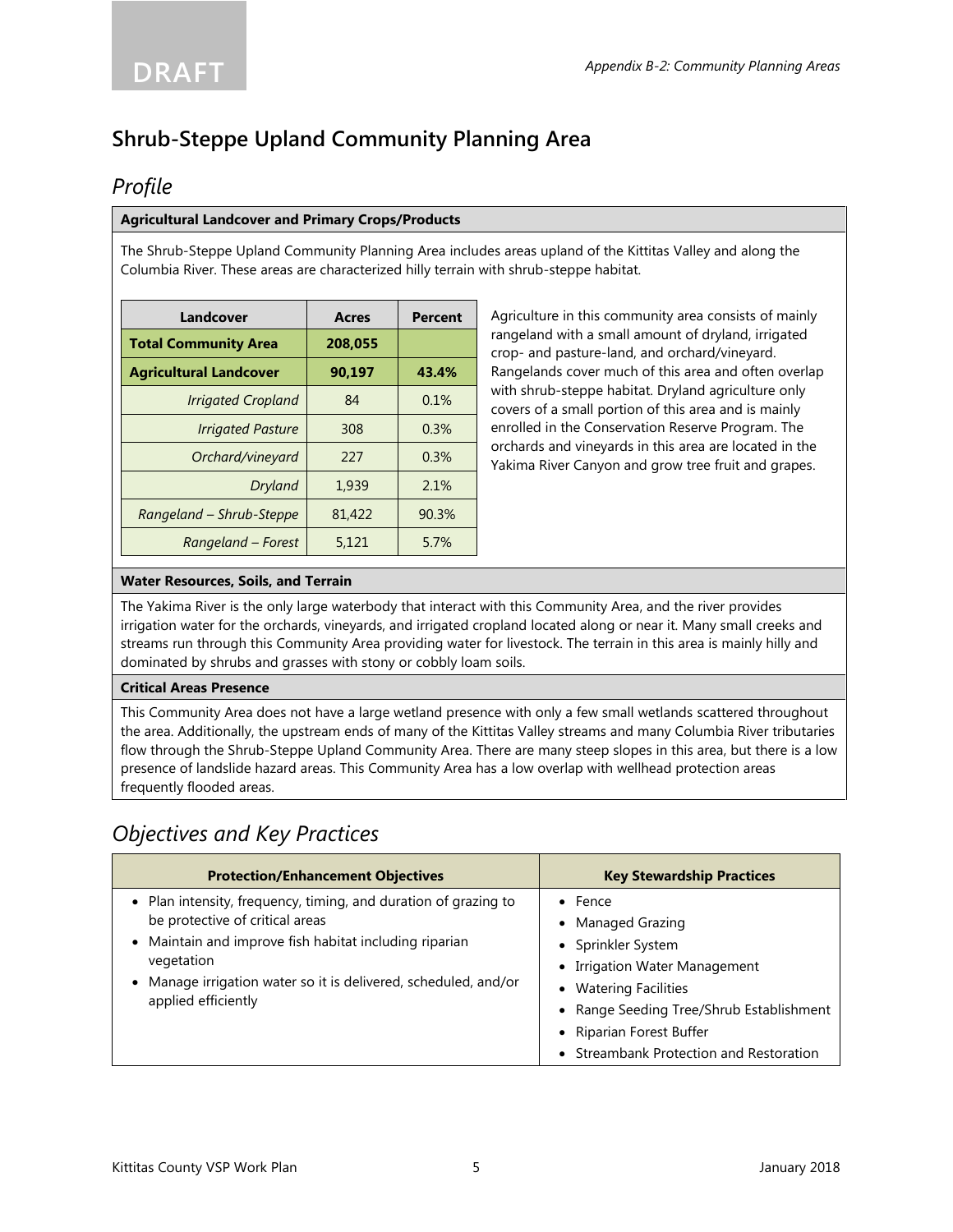

### *Attachments*

- Shrub-Steppe Upland Community Planning Area Rapid Watershed Assessment Tables
- Shrub-Steppe Upland Community Planning Area Baseline Summary Table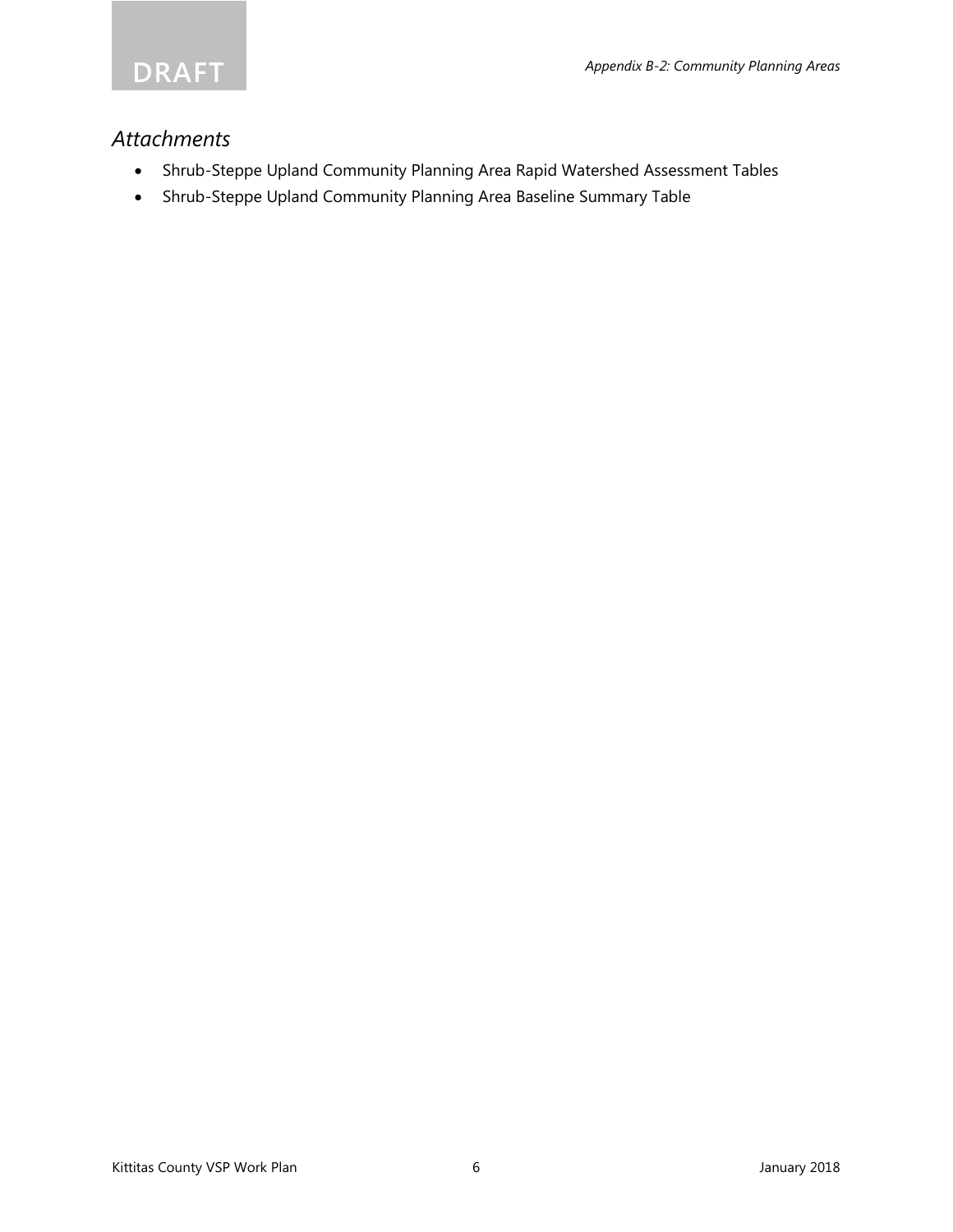| <b>WATERSHED NAME &amp; CODE</b>                             | SHRUB STEPPE UPLANDS - SHRUB STEPPE   |                                                     |                                                |                              | <b>LANDUSE ACRES</b>                                                                                                          |                                                                      | 90,197                                                                                                                                   |                |
|--------------------------------------------------------------|---------------------------------------|-----------------------------------------------------|------------------------------------------------|------------------------------|-------------------------------------------------------------------------------------------------------------------------------|----------------------------------------------------------------------|------------------------------------------------------------------------------------------------------------------------------------------|----------------|
| <b>LANDUSE TYPE</b>                                          | <b>MIXED</b>                          |                                                     |                                                |                              | <b>TYPICAL UNIT SIZE ACRES</b><br>240                                                                                         |                                                                      |                                                                                                                                          |                |
| <b>ASSESSMENT INFORMATION</b>                                | <b>CALCULATED PARTICIPATION</b>       |                                                     |                                                |                              |                                                                                                                               |                                                                      | 18%                                                                                                                                      |                |
|                                                              | <b>Benchmark</b><br><b>Conditions</b> |                                                     | <b>Future Conditions</b>                       |                              | <b>RESOURCE CONCERNS</b>                                                                                                      |                                                                      |                                                                                                                                          |                |
| <b>Conservation Systems by Treatment Level</b>               | <b>Total</b><br><b>Units</b>          | <b>Existing</b><br><b>Unchanged</b><br><b>Units</b> | <b>New</b><br><b>Treatment</b><br><b>Units</b> | <b>Total</b><br><b>Units</b> | <b>Water Quality -</b><br><b>Excessive</b><br><b>Suspended</b><br>Sediment and<br><b>Turbidity in</b><br><b>Surface Water</b> | <b>Plant Condition -</b><br>Productivity,<br><b>Health and Vigor</b> | <b>Fish and Wildlife -</b><br>T & E Fish/Wildlife Profitability -<br>Species: Listed or Change in<br><b>Proposed under</b><br><b>ESA</b> | Profitability  |
| <b>Baseline</b>                                              |                                       |                                                     |                                                | System Rating ->             | $\overline{\mathbf{3}}$                                                                                                       | $\mathbf{3}$                                                         | $\bf{0}$                                                                                                                                 | $\mathbf{0}$   |
| Irrigation System, Sprinkler (ac.) 442                       | 2,327                                 | 1,862                                               | $\mathbf 0$                                    | 1,862                        | $\mathbf 0$                                                                                                                   | 5                                                                    | $\mathbf 0$                                                                                                                              | $-1$           |
| Irrigation Water Conveyance, Pipeline (ft.) 430              | 48,481                                | 38,785                                              | $\mathbf 0$                                    | 38,785                       | $\overline{4}$                                                                                                                | 3                                                                    | $\mathbf 0$                                                                                                                              | $-1$           |
| Irrigation Water Management (ac.) 449                        | 776                                   | 621                                                 | $\mathbf 0$                                    | 621                          | 3                                                                                                                             | $-2$                                                                 | $\Omega$                                                                                                                                 | $\overline{2}$ |
| <b>Total Acreage at Baseline</b>                             | 77,569                                | 62,056                                              | $\mathbf{0}$                                   | 62,056                       |                                                                                                                               |                                                                      |                                                                                                                                          |                |
| Progressive                                                  |                                       |                                                     |                                                | System Rating ->             | 5                                                                                                                             | $\overline{4}$                                                       | 4                                                                                                                                        | $\mathbf 0$    |
| Channel Stabilization (ft.) 584                              | 451                                   | 433                                                 | 614                                            | 1,047                        | 5                                                                                                                             | $\mathbf 0$                                                          | $\mathbf 0$                                                                                                                              | -3             |
| Fence (ft.) 382                                              | 33,824                                | 32,471                                              | 46,057                                         | 78,528                       | $\mathbf 0$                                                                                                                   | $\mathbf{1}$                                                         | $\mathbf{1}$                                                                                                                             | $\overline{2}$ |
| Irrigation System, Microirrigation (ac.) 441                 | $\overline{2}$                        | $\overline{2}$                                      | 3                                              | 5                            | 5                                                                                                                             | $\overline{4}$                                                       | $\Omega$                                                                                                                                 | $-1$           |
| Nutrient Management (ac.) 590                                | 216                                   | 208                                                 | 295                                            | 503                          | $\mathbf 0$                                                                                                                   | 5                                                                    | $\mathbf 0$                                                                                                                              | $\mathbf{1}$   |
| Pest Management (ac.) 595                                    | 216                                   | 208                                                 | 295                                            | 503                          | $\overline{0}$                                                                                                                | $\overline{3}$                                                       | $\overline{2}$                                                                                                                           | $\mathbf{1}$   |
| Range Planting (ac.) 550                                     | 1,082                                 | 1,039                                               | 1,474                                          | 2,513                        | 2                                                                                                                             | $\mathbf{1}$                                                         | $\mathbf{1}$                                                                                                                             | $\overline{2}$ |
| Residue Management, No-Till/Strip Till/Direct Seed (ac.) 329 | 16                                    | 16                                                  | 22                                             | 38                           | $\mathbf 0$                                                                                                                   | $\Omega$                                                             | $\Omega$                                                                                                                                 | $-1$           |
| Structure for Water Control (no.) 587                        | 5                                     | $\overline{4}$                                      | 6                                              | 10                           | $\mathbf 0$                                                                                                                   | $\mathbf{1}$                                                         | 5                                                                                                                                        | $\mathbf{1}$   |
| Tree/Shrub Establishment (ac.) 612                           | 3                                     | 3                                                   | $\overline{4}$                                 | 8                            | $\overline{2}$                                                                                                                | 4                                                                    | $\mathbf{1}$                                                                                                                             | $-1$           |
| Watering Facility (no.) 614                                  | $\overline{3}$                        | $\overline{3}$                                      | $\overline{4}$                                 | 6                            | $\overline{4}$                                                                                                                | $\mathbf{1}$                                                         | $\mathbf{1}$                                                                                                                             | $-2$           |
| <b>Total Acreage at Progressive Level</b>                    | 10,824                                | 10,391                                              | 14,738                                         | 25,129                       |                                                                                                                               |                                                                      |                                                                                                                                          |                |
| <b>RMS</b>                                                   |                                       |                                                     |                                                | System Rating ->             | $\mathbf{3}$                                                                                                                  | 5                                                                    | 5                                                                                                                                        | $-2$           |
| Fish Passage (no.) 396                                       | 2                                     | 2                                                   | $\mathbf{1}$                                   | 3                            | $\mathbf 0$                                                                                                                   | $\mathbf 0$                                                          | $\overline{4}$                                                                                                                           | $-1$           |
| Heavy Use Area Protection (ac.) 561                          | 2                                     | 2                                                   | $\mathbf{1}$                                   | $\overline{3}$               | $\Omega$                                                                                                                      | $\mathbf{1}$                                                         | $-1$                                                                                                                                     | $-2$           |
| Prescribed Grazing (ac.) 528                                 | 451                                   | 451                                                 | 302                                            | 753                          | $\mathbf 0$                                                                                                                   | 5                                                                    | 2                                                                                                                                        | $\overline{2}$ |
| Restoration and Management of Declining Habitats (ac.) 643   | $\mathbf{1}$                          | $\overline{1}$                                      | $\overline{1}$                                 | $\overline{2}$               | $\overline{0}$                                                                                                                | $\overline{0}$                                                       | $\overline{0}$                                                                                                                           | $-3$           |
| Riparian Forest Buffer (ac.) 391                             | 2                                     | 2                                                   | $\mathbf{1}$                                   | 3                            | $\mathbf 0$                                                                                                                   | $\overline{4}$                                                       | 5                                                                                                                                        | $-2$           |
| Spring Development (no.) 574                                 | $\overline{4}$                        | $\overline{4}$                                      | 3                                              | 6                            | $\mathbf 0$                                                                                                                   | $\mathbf 0$                                                          | $\mathbf 0$                                                                                                                              | 2              |
| Stream Habitat Improvement and Management (ac.) 395          | $\mathbf{1}$                          | $\overline{1}$                                      | $\overline{1}$                                 | 2                            | $\mathbf{1}$                                                                                                                  | $\overline{1}$                                                       | 5                                                                                                                                        | $-1$           |
| Streambank & Shoreline Protection (ft.) 580                  | 75                                    | 75                                                  | 50                                             | 126                          | $\mathbf 0$                                                                                                                   | $\mathbf 0$                                                          | 3                                                                                                                                        | -3             |
| Trust Water Rights Program (ac/ft) 999                       | 90                                    | 90                                                  | 60                                             | 151                          | $\mathbf 0$                                                                                                                   | $\mathbf 0$                                                          | 3                                                                                                                                        | $\overline{2}$ |
| Upland Wildlife Habitat Management (ac.) 645                 | $\overline{4}$                        | $\overline{4}$                                      | $\overline{2}$                                 | 6                            | $\mathbf 0$                                                                                                                   | $\overline{4}$                                                       | $\overline{2}$                                                                                                                           | $-1$           |
| Water Well (no.) 642                                         | $\mathbf{1}$                          | $\overline{\mathbf{1}}$                             | $\mathbf{1}$                                   | $\overline{2}$               | $\mathbf{1}$                                                                                                                  | 5                                                                    | $\mathbf{1}$                                                                                                                             | $-1$           |
| Wetland Enhancement (ac.) 659                                | 3                                     | 3                                                   | 2                                              | 5                            | 3                                                                                                                             | $\overline{4}$                                                       | $\mathbf{1}$                                                                                                                             | $-1$           |
| Wetland Restoration (ac.) 657                                | $\overline{2}$                        | 2                                                   | $\mathbf{1}$                                   | 3                            | 3                                                                                                                             | 4                                                                    | $\mathbf{1}$                                                                                                                             | $-1$           |
| Wetland Wildlife Habitat Management (ac.) 644                | $\mathbf{1}$                          | $\overline{1}$                                      | $\overline{1}$                                 | $\overline{2}$               | $\mathbf{1}$                                                                                                                  | $\overline{4}$                                                       | $\mathbf{1}$                                                                                                                             | $-1$           |
| <b>Total Acreage at RMS Level</b>                            | 1,804                                 | 1,804                                               | 1,209                                          | 3,013                        |                                                                                                                               |                                                                      |                                                                                                                                          |                |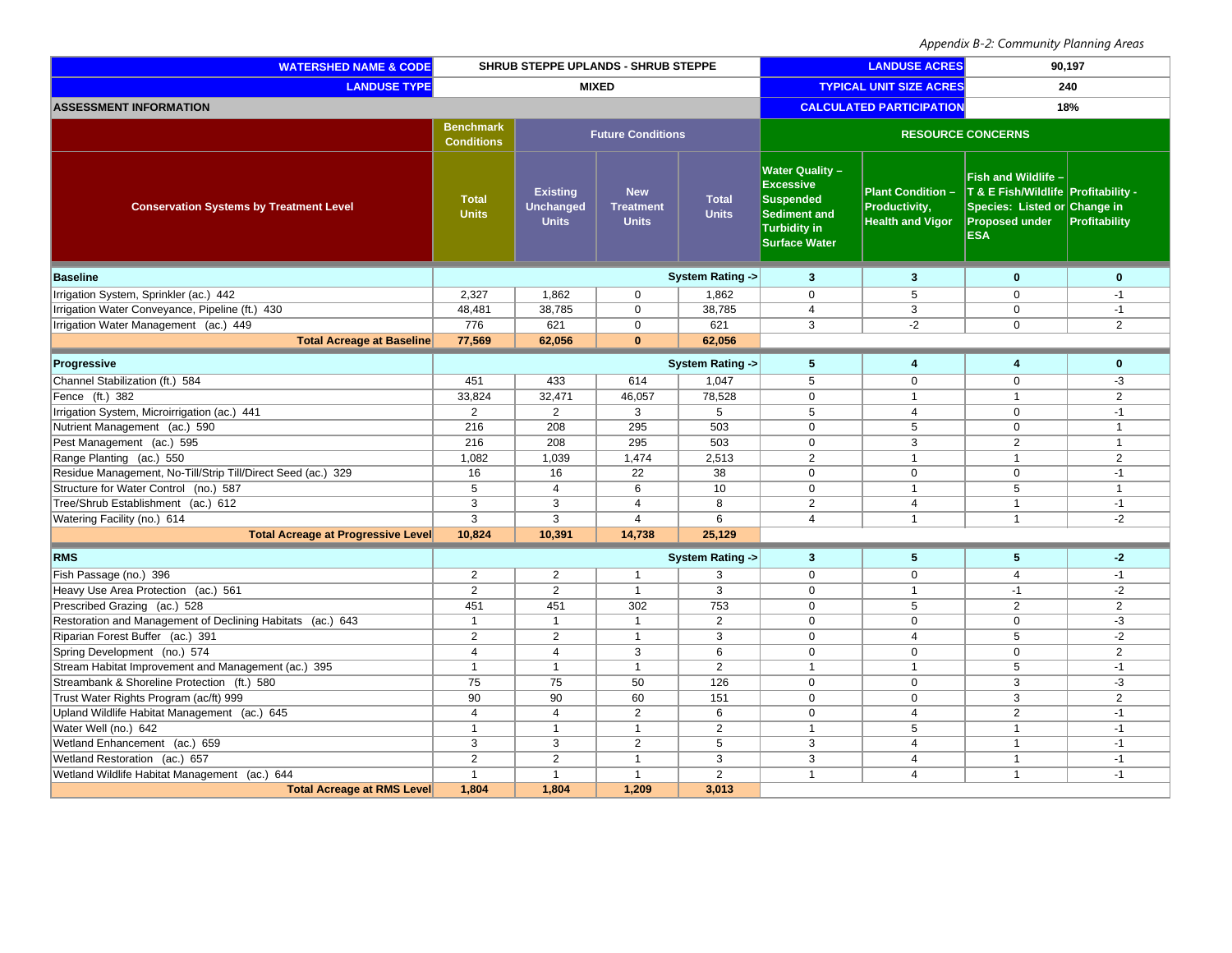| <b>WATERSHED NAME &amp; CODE</b>                             | <b>SHRUB STEPPE UPLANDS - SHRUB STEPPE</b> |                             | <b>LANDUSE ACRES</b>               |                                        | 90,197                             |                             |                                     |                                    |
|--------------------------------------------------------------|--------------------------------------------|-----------------------------|------------------------------------|----------------------------------------|------------------------------------|-----------------------------|-------------------------------------|------------------------------------|
| <b>LANDUSE TYPE</b>                                          | <b>MIXED</b>                               |                             |                                    | <b>TYPICAL UNIT SIZE ACRES</b>         | 240                                |                             |                                     |                                    |
| <b>CONSERVATION COST TABLE</b>                               |                                            |                             |                                    | <b>CALCULATED PARTICIPATION</b><br>18% |                                    |                             |                                     |                                    |
|                                                              | <b>FUTURE</b>                              |                             |                                    | <b>FEDERAL</b>                         |                                    |                             | <b>PRIVATE</b>                      |                                    |
| <b>Conservation Systems by Treatment Level</b>               | <b>New Treatment</b><br><b>Units</b>       | Installation<br>Cost<br>75% | Management<br>Cost - 3 yrs<br>100% | <b>Technical</b><br>Assistance<br>30%  | <b>Total Present Value</b><br>Cost | Installation<br>Cost<br>25% | Annual O & M<br>+ Mgt Costs<br>100% | <b>Total Present Value</b><br>Cost |
| Progressive                                                  |                                            |                             |                                    |                                        |                                    |                             |                                     |                                    |
| Channel Stabilization (ft.) 584                              | 614                                        | \$41,451                    | $\vert$ so $\vert$                 | \$12,435                               | \$53,887                           | \$13,817                    | \$1,105                             | \$18,738                           |
| Fence (ft.) 382                                              | 46,057                                     | \$86,357                    | \$0                                | \$25,907                               | \$112,264                          | \$28,786                    | \$2,303                             | \$39,037                           |
| Irrigation System, Microirrigation (ac.) 441                 | 3                                          | \$3,316                     | \$0                                | \$995                                  | \$4,311                            | \$1,105                     | \$221                               | \$2,090                            |
| Nutrient Management (ac.) 590                                | 295                                        | $\vert \mathsf{S}0 \vert$   | \$13,264                           | \$3,979                                | \$16,249                           | \$0                         | \$4,421                             | \$7,414                            |
| Pest Management (ac.) 595                                    | 295                                        | $\mathcal{S}$               | \$17,686                           | \$5,306                                | \$21,666                           | \$0                         | \$5,895                             | \$9,885                            |
| Range Planting (ac.) 550                                     | 1,474                                      | \$99,483                    | \$0                                | \$29,845                               | \$129,328                          | \$33,161                    | \$1,326                             | \$39,066                           |
| Residue Management, No-Till/Strip Till/Direct Seed (ac.) 329 | 22                                         | $\boldsymbol{\mathsf{S}}$   | \$1,990                            |                                        | \$2,437                            | \$0                         | \$663                               | \$1,112                            |
| Structure for Water Control (no.) 587                        | 6                                          | \$18,423                    | S <sub>0</sub>                     |                                        | \$23,950                           | \$6,141                     | \$491                               | \$8,328                            |
| Tree/Shrub Establishment (ac.) 612                           | $\overline{4}$                             | \$2,238                     | $\sqrt{50}$                        |                                        | \$2,910                            | \$746                       | \$30                                | \$879                              |
| Watering Facility (no.) 614                                  | $\overline{4}$                             | \$2,763                     | S <sub>0</sub>                     |                                        | \$3,592                            | \$921                       | \$111                               | \$1,413                            |
| Subtotal                                                     | 14,738                                     | \$254,031                   | \$32,940                           | \$86,091                               | \$370,593                          | \$84,677                    | \$16,567                            | \$127,961                          |
| <b>RMS</b>                                                   |                                            |                             |                                    |                                        |                                    |                             |                                     |                                    |
| Fish Passage (no.) 396                                       | $\mathbf{1}$                               | \$2,738                     | $\vert$ so $\vert$                 | \$821                                  | \$3,560                            | \$913                       | \$73                                | \$1,238                            |
| Heavy Use Area Protection (ac.) 561                          | $\mathbf{1}$                               | \$186                       | $\sqrt{50}$                        | \$56                                   | \$242                              | \$62                        | \$12                                | \$117                              |
| Prescribed Grazing (ac.) 528                                 | 302                                        | \$1,586                     | \$0                                | \$476                                  | \$2,062                            | \$529                       | $\vert$ \$0                         | \$529                              |
| Restoration and Management of Declining Habitats (ac.) 643   | $\overline{1}$                             | \$11                        | \$0                                | s3                                     | \$15                               | \$4                         | \$1                                 | \$7                                |
| Riparian Forest Buffer (ac.) 391                             | $\mathbf{1}$                               | \$1,142                     | $\vert \mathcal{S}0 \vert$         | \$343                                  | \$1,485                            | \$381                       | \$46                                | \$584                              |
| Spring Development (no.) 574                                 | 3                                          | \$4,721                     | $\vert \mathcal{S}0 \vert$         | \$1,416                                | \$6,138                            | \$1,574                     | \$63                                | \$1,854                            |
| Stream Habitat Improvement and Management (ac.) 395          | $\mathbf{1}$                               | \$2,312                     | \$0                                | \$693                                  | \$3,005                            | \$771                       | \$62                                | \$1,045                            |
| Streambank & Shoreline Protection (ft.) 580                  | 50                                         | \$3,399                     | \$0                                | \$1,020                                | \$4,419                            | \$1,133                     | \$91                                | \$1,537                            |
| Trust Water Rights Program (ac/ft) 999                       | 60                                         | \$67,986                    | S <sub>0</sub>                     | \$20,396                               | \$88,382                           | \$22,662                    | 30                                  | \$22,662                           |
| Upland Wildlife Habitat Management (ac.) 645                 | 2                                          | S <sub>0</sub>              | \$73                               | \$22                                   | \$89                               | \$0                         | \$24                                | \$41                               |
| Water Well (no.) 642                                         | $\mathbf{1}$                               | \$5,745                     | \$0                                |                                        | \$7,468                            | \$1,915                     | \$77                                | \$2,256                            |
| Wetland Enhancement (ac.) 659                                | 2                                          | \$408                       | $\vert \mathsf{S}0 \vert$          |                                        | \$530                              | \$136                       | s <sub>5</sub>                      | \$160                              |
| Wetland Restoration (ac.) 657                                | $\overline{1}$                             | \$272                       | S <sub>0</sub>                     |                                        | \$354                              | \$91                        | \$4                                 | \$107                              |
| Wetland Wildlife Habitat Management (ac.) 644                | $\mathbf{1}$                               | \$0                         | \$18                               |                                        | \$22                               | \$0                         | s6                                  | \$10                               |
| Subtotal                                                     | 1,209                                      | \$90,507                    | \$91                               | \$27,179                               | \$117,770                          | \$30,169                    | \$463                               | \$32,146                           |
| <b>Grand Total</b>                                           | 15,947                                     | \$344,538                   | \$33,031                           | \$113,271                              | \$488,363                          | \$114,846                   | \$17,030                            | \$160,108                          |



| <b>Chart Refers To</b>               |     |  |  |  |
|--------------------------------------|-----|--|--|--|
| <b>Landuse Type</b><br><b>MIXED</b>  |     |  |  |  |
| <b>Calculated Participation Rate</b> | 18% |  |  |  |

| <b>Average PV Costs per Ac</b>             |         |         |  |  |  |  |  |
|--------------------------------------------|---------|---------|--|--|--|--|--|
| Federal<br><b>System</b><br><b>Private</b> |         |         |  |  |  |  |  |
| Prog                                       | \$25.15 | \$8.68  |  |  |  |  |  |
| <b>RMS</b>                                 | \$97.44 | \$26.60 |  |  |  |  |  |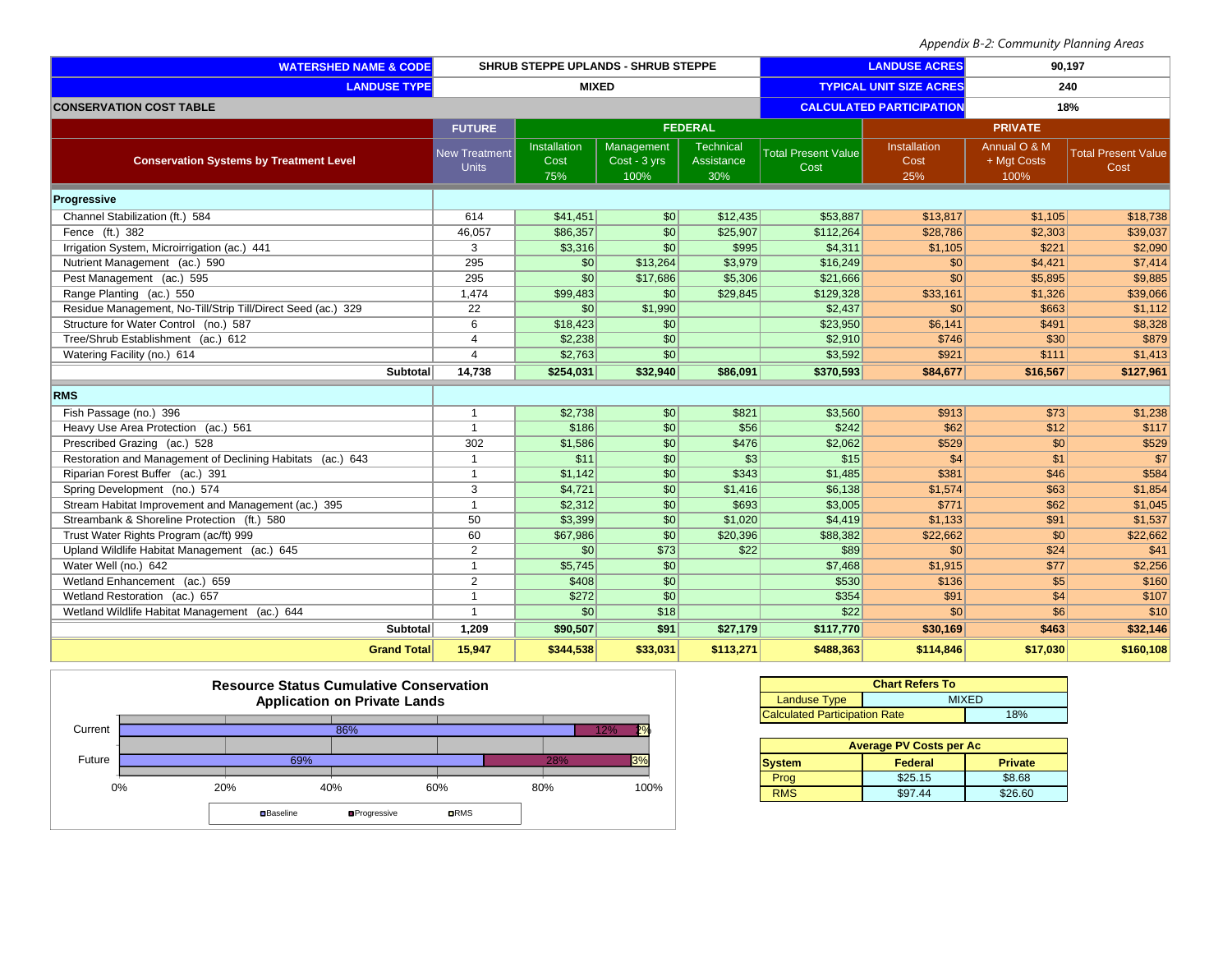| Landcover                     | <b>Acres</b> |
|-------------------------------|--------------|
| <b>Total Area</b>             | 208,055      |
| <b>Agricultural Landcover</b> | 90,197       |
| <b>Irrigated Cropland</b>     | 84           |
| <b>Irrigated Pasture</b>      | 308          |
| Orchard/vineyard              | 1,323        |
| Dryland                       | 1,939        |
| Rangeland - Shrub Steppe      | 81,422       |
| Rangeland-Forest              | 5,121        |
| <b>Total Streams (miles)</b>  | 420          |

|                                           | <b>Areas within Agricultural Lands</b> |                |                                   |                             |                |  |
|-------------------------------------------|----------------------------------------|----------------|-----------------------------------|-----------------------------|----------------|--|
| <b>Critical Areas</b>                     | <b>Irrigated</b>                       | <b>Dryland</b> | Rangeland-<br><b>Shrub Steppe</b> | Rangeland-<br><b>Forest</b> | <b>Total</b>   |  |
|                                           | Miles                                  | Miles          | Miles                             | Miles                       | Miles          |  |
| <b>Streams Total</b>                      | 8                                      | $\overline{7}$ | 381                               | 24                          | 420            |  |
| Shorelines of the State                   | $\Omega$                               | $\Omega$       | $\overline{4}$                    | $\overline{0}$              | $\overline{4}$ |  |
| <b>Fish Use or Potential Fish Use</b>     | $\overline{2}$                         | $\Omega$       | 76                                | 5                           | 83             |  |
| No Fish Use                               | $\overline{3}$                         | $\overline{3}$ | 139                               | 9                           | 154            |  |
| Unknown (this includes irrigation canals) | 3                                      | $\overline{4}$ | 162                               | 10                          | 179            |  |
| <b>Fish Habitat (PHS)</b>                 |                                        |                |                                   |                             |                |  |
| Summer Steelhead (ESA threatened)         | $\overline{0}$                         | $\overline{0}$ | 5                                 | $\overline{0}$              | 5              |  |
| <b>Bull Trout (ESA threatened)</b>        | $\overline{0}$                         | $\Omega$       | $\mathbf{1}$                      | $\theta$                    | $\mathbf{1}$   |  |
| <b>Upper Yakima River Spring Chinook</b>  | $\Omega$                               | $\Omega$       | $\overline{4}$                    | $\theta$                    | $\overline{4}$ |  |
| Upper Yakima Coho                         | $\overline{0}$                         | $\Omega$       | $\mathbf{1}$                      | $\Omega$                    | $\mathbf{1}$   |  |
| <b>Rainbow Trout</b>                      | $\overline{0}$                         | $\Omega$       | 18                                | 1                           | 19             |  |
| <b>Westslope Cutthroat</b>                | $\mathbf{0}$                           | $\Omega$       | 8                                 | $\mathbf{1}$                | 9              |  |
| Columbia River Fall Chum                  | $\overline{0}$                         | $\Omega$       | $\overline{2}$                    | $\theta$                    | 2              |  |
| Columbia River Kokanee                    | $\Omega$                               | $\Omega$       | $\overline{2}$                    | $\overline{0}$              | $\overline{2}$ |  |
| Columbia River Spring Chinook             | $\Omega$                               | $\Omega$       | $\overline{2}$                    | $\overline{0}$              | $\overline{2}$ |  |
| Columbia River Summer Chinook             | $\Omega$                               | $\overline{0}$ | $\overline{2}$                    | $\overline{0}$              | $\overline{2}$ |  |
| Columbia River Coho                       | $\mathbf{0}$                           | $\Omega$       | $\overline{2}$                    | $\overline{0}$              | $\overline{2}$ |  |
| <b>Hanford Reach Fall Chinook</b>         | $\overline{0}$                         | $\overline{0}$ | $\overline{2}$                    | $\overline{0}$              | $\overline{2}$ |  |